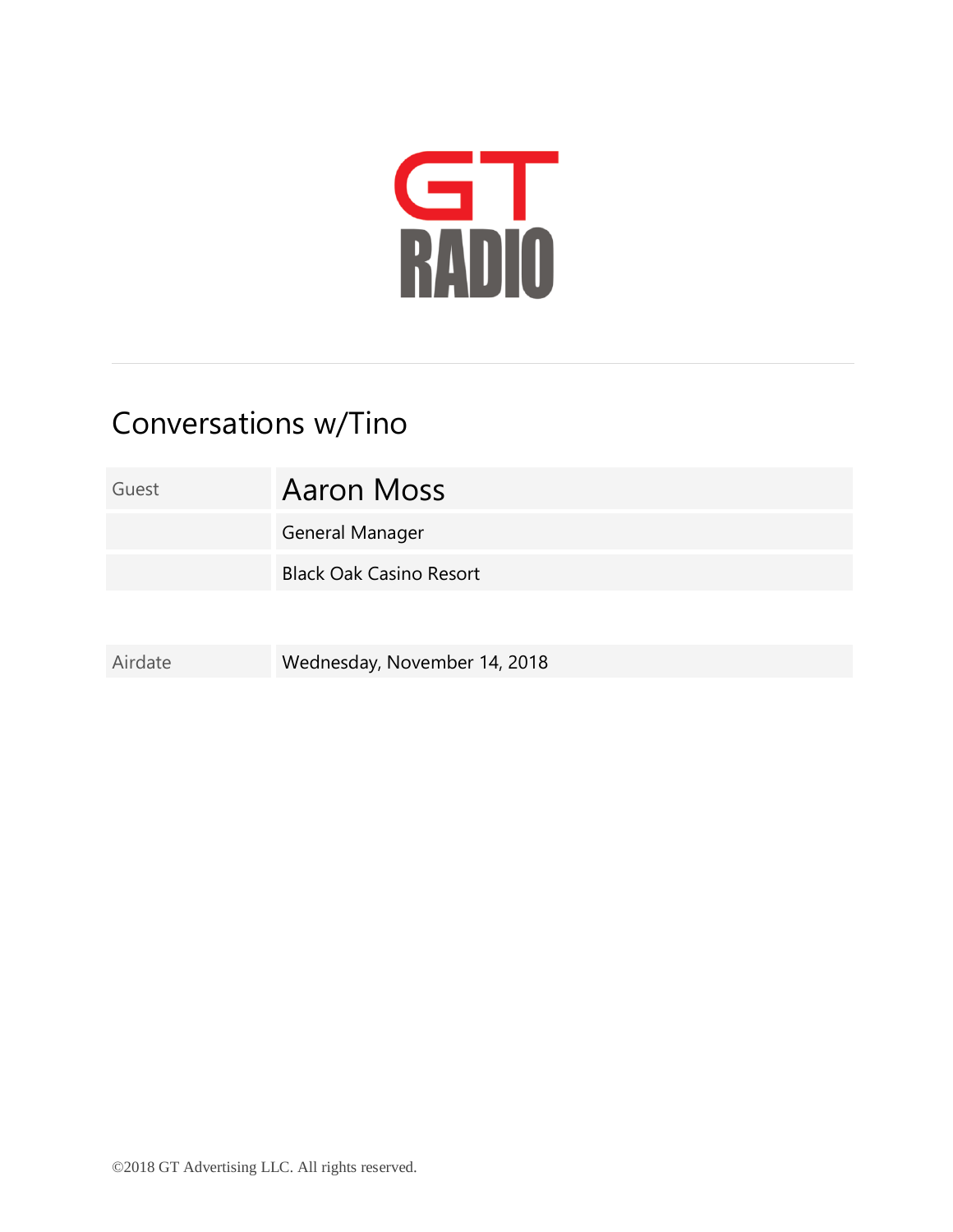- Tino Magnatta: Good evening and welcome to another episode of GT Radio. Conversations with moi, Tino Magnatta. Man, we have a great show for you tonight, I mean, this guy's a good friend, he has an amazing story, and he's just the greatest person. Welcome to the show Aaron Moss.
- Aaron Moss: Thank you Tino, thanks for having me.
- Tino Magnatta: Yeah, no problem. Now, you grew up in hospitality, right? Your parents and grandparents owned restaurants and you worked there. What did you learn from that experience 'cause that's key to how everything else would unfold.
- Aaron Moss: Yeah, the hospitality business, I started that very young. My grandparents owned restaurants and then my parents went on to own restaurants, and I grew up working the daily grind of you know either a line cook or a waiter, or hostess. And I mean, you get to learn a lot doing that. It's a lot of hard work for very small gains in the hospitality business, that's for sure. And you gotta work hard every day. And learn and that work ethic, I think it started for me when, I think I started working full-time at 15 in the restaurants and learning that hard work ethic, it's paid dividends for me, through my life, that's for sure.
- Tino Magnatta: Yeah, and the restaurant business ain't an easy business. When you say 'hard work,' it's kinda like the poster child for hard work, the restaurant business, right?
- Aaron Moss: Yeah, yeah. Sometimes you're doing a lot of hard work for nothing. You know, at the end of the day you still didn't make it. But that's what's hard about restaurant business and you work in that industry and it teaches you something about work ethic, that's for sure.
- Tino Magnatta: Now you were the first one in your family to actually go to University, and tell us a little bit about how that shaped you and what your family thought about that, that was a big thing right?
- Aaron Moss: Yeah, you know I grew up, my whole family grew up, they're working hard every day and you know, I'm the first one in my family to get a Bachelors degree and work for that. I did that just to try to give me a leg up on the industry, working in the industry, you know, just continuing education. I think continuing education is important no matter what you're doing. If you're going out for a Bachelor's degree or you're doing anything, every day that you're in the job you should be trying to learn something new, trying to stay up on it. Especially the gaming industries, it's ever changing and of you're not learning then you're falling behind.

Just getting that degree was really important for my career development and my parents encouraged it and they said, "Hey, we don't want you to have to work as hard as we did and we want you to be in a better spot to do that." And I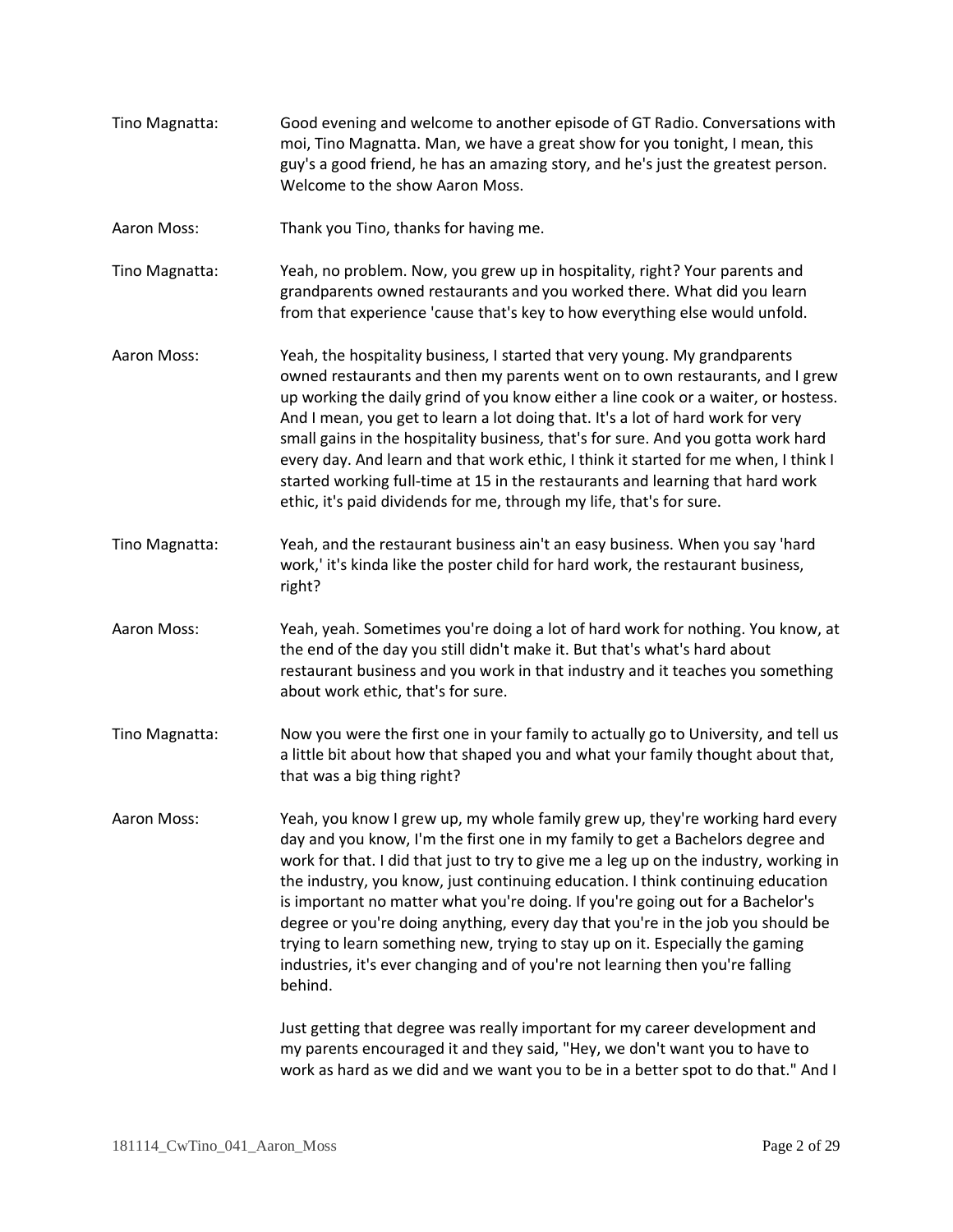|                | can't say that I'm working any less harder than they did, but I do think that the<br>education helped get me where I'm at today, that's for sure.                                                                                                                                                                                                                                                                                                                                                               |
|----------------|-----------------------------------------------------------------------------------------------------------------------------------------------------------------------------------------------------------------------------------------------------------------------------------------------------------------------------------------------------------------------------------------------------------------------------------------------------------------------------------------------------------------|
| Tino Magnatta: | Yeah, there's no question about, I mean, even history tells us that when you're<br>educated and you have a very good track record in your studies, you're probably<br>gonna end up doing pretty well. How did you  After you graduated and did you<br>go the military after that?                                                                                                                                                                                                                               |
| Aaron Moss:    | Yeah, so right outta high school, I went into the navy and I did that. Decided I<br>wanted to go serve my country and joined the United States Navy, and was<br>actually stationed down in San Diego, close to where you're at. Out at Coronado<br>Island, and was there and-                                                                                                                                                                                                                                   |
| Tino Magnatta: | Wow, it's beautiful there.                                                                                                                                                                                                                                                                                                                                                                                                                                                                                      |
| Aaron Moss:    | Oh, yeah, beautiful. I mean I got really lucky for my duty station and where I was<br>living I was able to hit the beach every day, and go swimming in the ocean or<br>surfing, and work hard. I think those are some of the best leadership<br>development days of my life. And work really hard.                                                                                                                                                                                                              |
| Tino Magnatta: | You were a hydraulic mechanic, right? On helicopters.                                                                                                                                                                                                                                                                                                                                                                                                                                                           |
| Aaron Moss:    | Yeah, so when I got in, yeah I worked on H-3's and H-46 helicopters and I was a<br>hydraulics mechanic and, I did that every day and really enjoyed it. I enjoyed<br>doing that. You know, everything happens for a reason, that's for sure. Oh, I<br>coulda easily made it a career, but I think life had different plans for me.                                                                                                                                                                              |
| Tino Magnatta: | Yeah.                                                                                                                                                                                                                                                                                                                                                                                                                                                                                                           |
| Aaron Moss:    | Yeah.                                                                                                                                                                                                                                                                                                                                                                                                                                                                                                           |
| Tino Magnatta: | Yeah, exactly.                                                                                                                                                                                                                                                                                                                                                                                                                                                                                                  |
| Aaron Moss:    | Yeah, I ended getting out of the                                                                                                                                                                                                                                                                                                                                                                                                                                                                                |
| Tino Magnatta: | So, where                                                                                                                                                                                                                                                                                                                                                                                                                                                                                                       |
| Aaron Moss:    | Yeah, go ahead, sorry.                                                                                                                                                                                                                                                                                                                                                                                                                                                                                          |
| Tino Magnatta: | No, no, go ahead, go ahead.                                                                                                                                                                                                                                                                                                                                                                                                                                                                                     |
| Aaron Moss:    | Yeah so, I mean, I was in the navy. I ended up getting out of the navy. Like I said,<br>my parents were in the restaurants business, and my dad had a restaurant. He<br>unfortunately had passed away when I was in the navy, so when I got out of the<br>navy, when my time was to get out, I decided to come home and run the family<br>business, because he had left me, you know in his will, he left my sister and I the<br>restaurants, and we had to run the restaurant. My parents were divorced, so we |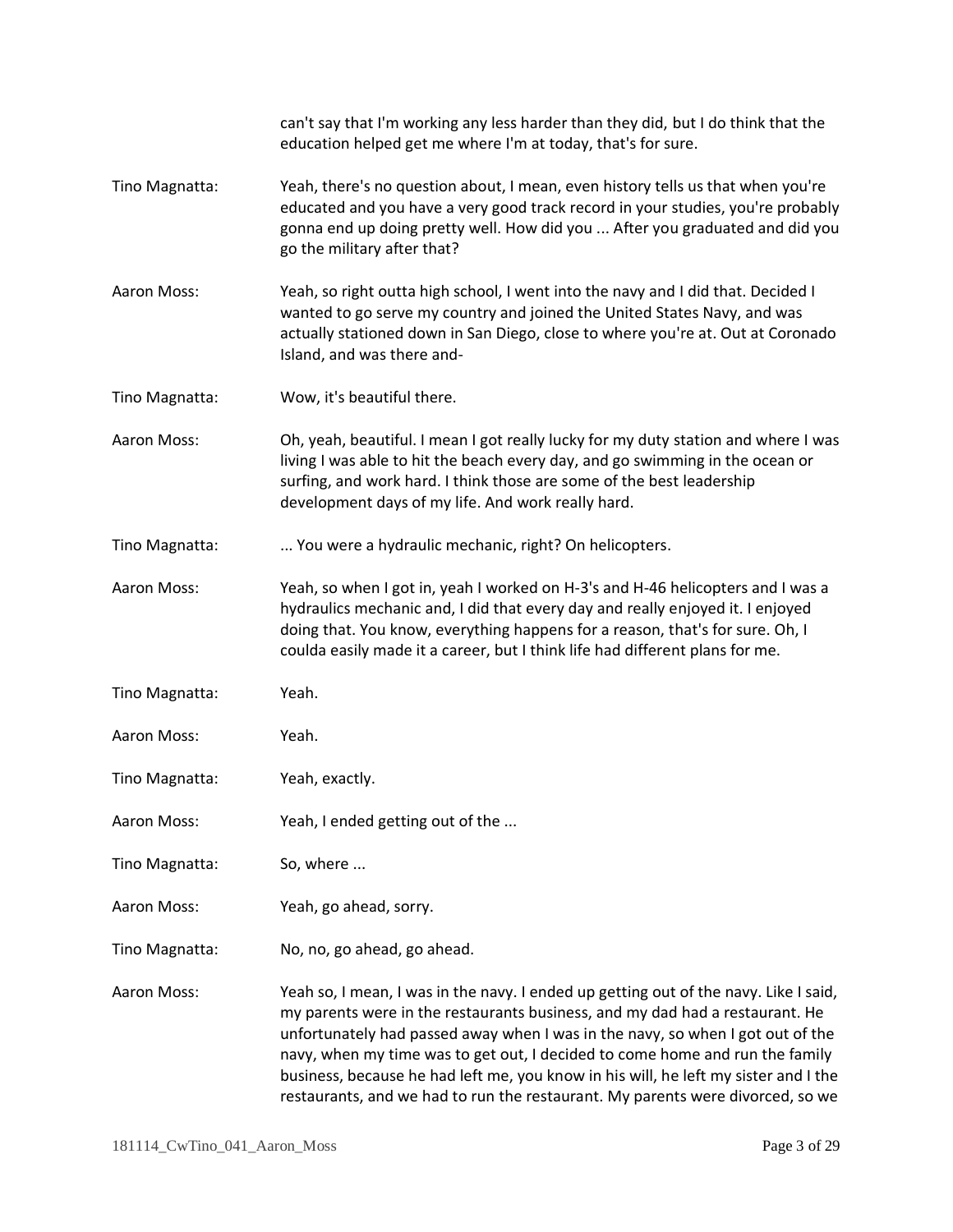|                | had to run the restaurant and I decided to get out of the navy and again, like I<br>said, I coulda stayed in the navy and made it a career, but for some reason, I had<br>to come home and run the family business.                                                                                                                                                                                                                                                                                                                                                                                                                                                                                                                                                                                       |
|----------------|-----------------------------------------------------------------------------------------------------------------------------------------------------------------------------------------------------------------------------------------------------------------------------------------------------------------------------------------------------------------------------------------------------------------------------------------------------------------------------------------------------------------------------------------------------------------------------------------------------------------------------------------------------------------------------------------------------------------------------------------------------------------------------------------------------------|
|                | Quickly found out that maybe that wasn't my dream to do that, so my sister and<br>I ended up selling the business, yeah. Lesson learned there is that sometimes<br>you gotta chase your own dreams, don't chase somebody else's dreams.                                                                                                                                                                                                                                                                                                                                                                                                                                                                                                                                                                   |
| Tino Magnatta: | Yeah.                                                                                                                                                                                                                                                                                                                                                                                                                                                                                                                                                                                                                                                                                                                                                                                                     |
| Aaron Moss:    | And then                                                                                                                                                                                                                                                                                                                                                                                                                                                                                                                                                                                                                                                                                                                                                                                                  |
| Tino Magnatta: | Yep.                                                                                                                                                                                                                                                                                                                                                                                                                                                                                                                                                                                                                                                                                                                                                                                                      |
| Aaron Moss:    | Yeah, it's  So we ended up selling that business. And I moved around to a few<br>different industries in my time, and from there I went to work at E & J Gallo<br>Winery, the largest winery in the world.                                                                                                                                                                                                                                                                                                                                                                                                                                                                                                                                                                                                |
| Tino Magnatta: | Yeah.                                                                                                                                                                                                                                                                                                                                                                                                                                                                                                                                                                                                                                                                                                                                                                                                     |
| Aaron Moss:    | Yeah.                                                                                                                                                                                                                                                                                                                                                                                                                                                                                                                                                                                                                                                                                                                                                                                                     |
| Tino Magnatta: | Wow.                                                                                                                                                                                                                                                                                                                                                                                                                                                                                                                                                                                                                                                                                                                                                                                                      |
| Aaron Moss:    | Yeah, making wine. So that was interesting.                                                                                                                                                                                                                                                                                                                                                                                                                                                                                                                                                                                                                                                                                                                                                               |
| Tino Magnatta: | Tell us about that, that was like  yeah. You developed a lot of skills there that<br>pretty well formed your basis right? Your foundation for a lot of things that<br>came up after. Tell us about that. Tell us what happened.                                                                                                                                                                                                                                                                                                                                                                                                                                                                                                                                                                           |
| Aaron Moss:    | Yeah, so Gallo was interesting. Gallo's a very production based, obviously,<br>business. You have goals and you have production and you have to meet a<br>certain level, and you have a lot people working, it is the largest winery, so you<br>got a lotta people. I was privileged enough to run a crew of people making wine,<br>preparing the wine, getting wine ready for production, putting [crosstalk<br>00:07:51] it out to the bottling lines. And so, you know, I got to really kinda<br>learn how to lead a larger group of people through Gallo Winery and their<br>leadership programs. And kinda learn how to lead people, and I learned a lotta<br>lessons there and lot of it was through making mistakes, and I got develop some<br>great leadership skills through E & J Gallo Winery. |
| Tino Magnatta: | Yeah, you're  Organizationally it was, you had to be on your toes because you<br>were juggling a lot of different things, just like you do in the casino business,<br>right?                                                                                                                                                                                                                                                                                                                                                                                                                                                                                                                                                                                                                              |
| Aaron Moss:    | Yeah, yeah. There's a lot of moving parts obviously in production business. The<br>bottling line obviously is relying on the production side to get them the product,                                                                                                                                                                                                                                                                                                                                                                                                                                                                                                                                                                                                                                     |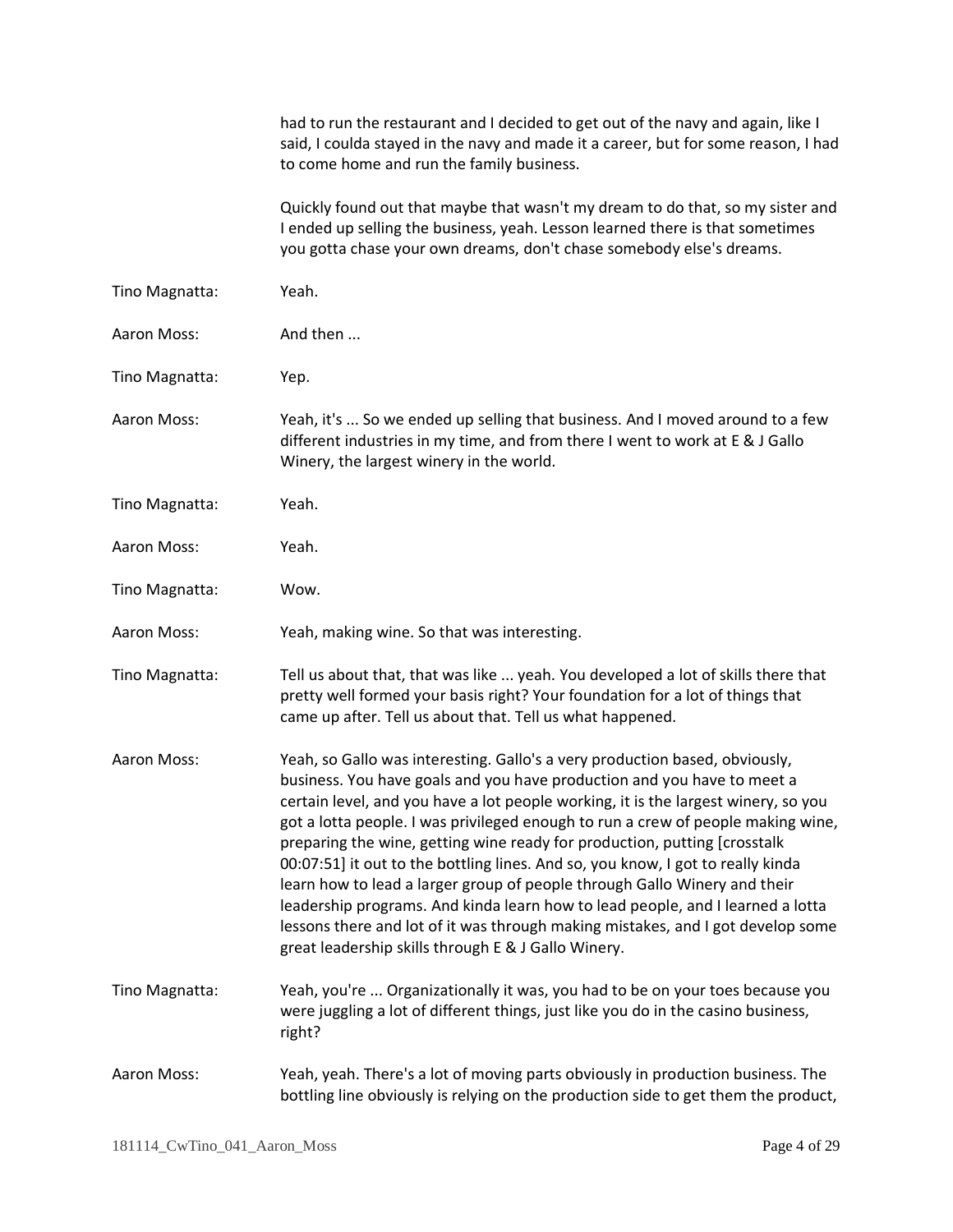|                | and if one thing stops the other stops, and anytime in business when production<br>stops, that's a problem. So, you know, you gotta constantly communicate, learn<br>a lotta communication skills and making sure everybody knows what's coming,<br>when it's coming, and how long it's gonna take. So communication's key.                                                                                       |
|----------------|-------------------------------------------------------------------------------------------------------------------------------------------------------------------------------------------------------------------------------------------------------------------------------------------------------------------------------------------------------------------------------------------------------------------|
| Tino Magnatta: | And you were also in charge of the unions, right? So that was kinda like another<br>skill of dealing with these entities, being able to negotiate and, you know,<br>resolve disputes, right?                                                                                                                                                                                                                      |
| Aaron Moss:    | Yeah, yes. So I was in management overseeing a crew and I had a team leader<br>and a union crew, and you really learn how to negotiate when you work with<br>unions and any  To be successful you gotta be able to work together and kinda<br>find that common goal at the end, and meet in the middle, and try to work for<br>that and that's not always easy. So, that'll test your patience there quite a bit. |
| Tino Magnatta: | Mm-hmm (affirmative). Yeah. So then you got married, and you ended up at a<br>job fair, which kind of changed your path in life. Tell us about that meeting, that<br>day.                                                                                                                                                                                                                                         |
| Aaron Moss:    | Yeah, you're probably seeing a trend here of one thing does not lead to the<br>other, and maybe that                                                                                                                                                                                                                                                                                                              |
| Tino Magnatta: | Yeah, exactly.                                                                                                                                                                                                                                                                                                                                                                                                    |
| Aaron Moss:    | Maybe the skill set doesn't quite match or doesn't quite fit, but                                                                                                                                                                                                                                                                                                                                                 |
| Tino Magnatta: | But the character. The character.                                                                                                                                                                                                                                                                                                                                                                                 |
| Aaron Moss:    | Yeah, yeah. But-                                                                                                                                                                                                                                                                                                                                                                                                  |
| Tino Magnatta: | These people were hiring on character, right.                                                                                                                                                                                                                                                                                                                                                                     |
| Aaron Moss:    | yeah.                                                                                                                                                                                                                                                                                                                                                                                                             |
| Tino Magnatta: | That's why they're hiring [crosstalk 00:10:28].                                                                                                                                                                                                                                                                                                                                                                   |
| Aaron Moss:    | So I just happened to get into the gaming, yeah get in the gaming industry on<br>accident. So, I was living in                                                                                                                                                                                                                                                                                                    |
| Tino Magnatta: | Yeah, most people do yeah.                                                                                                                                                                                                                                                                                                                                                                                        |
| Aaron Moss:    | Yeah, yeah. So I was living in [crosstalk 00:10:38] County.                                                                                                                                                                                                                                                                                                                                                       |
| Tino Magnatta: | Most people  I don't think I have one interview. I don't think I have one<br>interview where someone said, "I wanted to be in the casino business."<br>Everybody fall into it.                                                                                                                                                                                                                                    |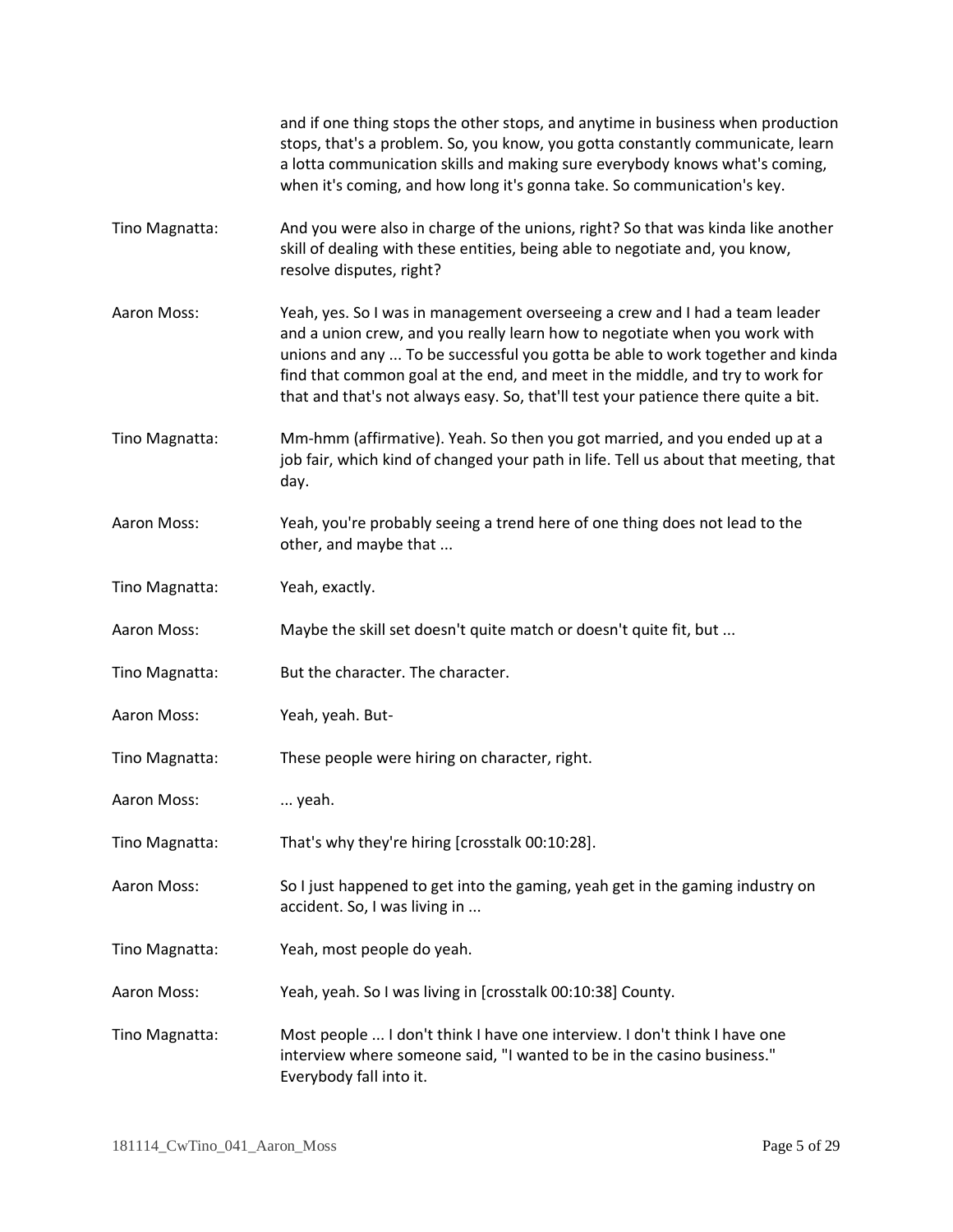| Aaron Moss:    | Yeah you just kinda fall into it.                                                                                                                                                                                                                                                                                                                                                                                                                                                                                                                                                                                                                                                                                                                                                                                                                                                                                                                                                                                                                                                                                                                                                                                                                                                                                                                                                                                                                                                                                                                  |
|----------------|----------------------------------------------------------------------------------------------------------------------------------------------------------------------------------------------------------------------------------------------------------------------------------------------------------------------------------------------------------------------------------------------------------------------------------------------------------------------------------------------------------------------------------------------------------------------------------------------------------------------------------------------------------------------------------------------------------------------------------------------------------------------------------------------------------------------------------------------------------------------------------------------------------------------------------------------------------------------------------------------------------------------------------------------------------------------------------------------------------------------------------------------------------------------------------------------------------------------------------------------------------------------------------------------------------------------------------------------------------------------------------------------------------------------------------------------------------------------------------------------------------------------------------------------------|
| Tino Magnatta: | [crosstalk 00:10:48] for obvious reasons.                                                                                                                                                                                                                                                                                                                                                                                                                                                                                                                                                                                                                                                                                                                                                                                                                                                                                                                                                                                                                                                                                                                                                                                                                                                                                                                                                                                                                                                                                                          |
| Aaron Moss:    | Yeah.                                                                                                                                                                                                                                                                                                                                                                                                                                                                                                                                                                                                                                                                                                                                                                                                                                                                                                                                                                                                                                                                                                                                                                                                                                                                                                                                                                                                                                                                                                                                              |
| Tino Magnatta: | When Bryan deLugo, the GM of Red Hawk, he hit a jackpot, and it made him get<br>into the casino business.                                                                                                                                                                                                                                                                                                                                                                                                                                                                                                                                                                                                                                                                                                                                                                                                                                                                                                                                                                                                                                                                                                                                                                                                                                                                                                                                                                                                                                          |
| Aaron Moss:    | That's funny.                                                                                                                                                                                                                                                                                                                                                                                                                                                                                                                                                                                                                                                                                                                                                                                                                                                                                                                                                                                                                                                                                                                                                                                                                                                                                                                                                                                                                                                                                                                                      |
| Tino Magnatta: | He was studying like, computer science or something.                                                                                                                                                                                                                                                                                                                                                                                                                                                                                                                                                                                                                                                                                                                                                                                                                                                                                                                                                                                                                                                                                                                                                                                                                                                                                                                                                                                                                                                                                               |
| Aaron Moss:    | Yeah.                                                                                                                                                                                                                                                                                                                                                                                                                                                                                                                                                                                                                                                                                                                                                                                                                                                                                                                                                                                                                                                                                                                                                                                                                                                                                                                                                                                                                                                                                                                                              |
| Tino Magnatta: | That's crazy.                                                                                                                                                                                                                                                                                                                                                                                                                                                                                                                                                                                                                                                                                                                                                                                                                                                                                                                                                                                                                                                                                                                                                                                                                                                                                                                                                                                                                                                                                                                                      |
| Aaron Moss:    | Yeah, so mine was a family driven decision actually. I was working at Gallo and<br>living an hour and a half away, and my wife and I had just had your son, he was<br>six months old and I was on the road or working a lot, and quickly realizing that<br>my time with my dad was short, relatively short. So I didn't want to miss out on<br>any family life, and so we quickly realized, this isn't gonna work for a long-term.<br>Well, there's a job fair up in Tuolumne, and if anybody who searches Tuolumne<br>out there, it's a remote location, rural, and we're kind of at the end of the road.<br>You don't drive past us, you drive to us. And so, I was like, "Well, there's a job<br>fair I'll go to the job fair."<br>And just happened to be in an interview and sat across the table from a<br>gentleman and didn't have any idea who he was, he just happened to be the<br>tribal chairman. And had a little interview, and he said, "Hey, we may have a job<br>here for you," don't know what it is but, took my application and a few weeks<br>later I got called with a job offer that was 50% of my wage that I was making at<br>Gallo. Sometimes in life you gotta make some sacrifices for what's more<br>important, and that particular time and now, for me, family's more important.<br>So I took a pay cut and a chance on a brand new casino, wasn't sure that the<br>casino in Tuolumne would make it. Not only were we making it, but we were<br>very successful. So it was a good gamble, if I can use that term. |
| Tino Magnatta: | Yeah, that's a great term, no pun intended. Oh Aaron, that's funny. Aaron, what<br>do you think, the person you had interviewed with, later you find that he was on<br>the council, he was a heavyweight right, at the tribe.                                                                                                                                                                                                                                                                                                                                                                                                                                                                                                                                                                                                                                                                                                                                                                                                                                                                                                                                                                                                                                                                                                                                                                                                                                                                                                                      |
| Aaron Moss:    | Yeah, he was the tribal chairman. Yeah so [crosstalk 00:13:17].                                                                                                                                                                                                                                                                                                                                                                                                                                                                                                                                                                                                                                                                                                                                                                                                                                                                                                                                                                                                                                                                                                                                                                                                                                                                                                                                                                                                                                                                                    |
| Tino Magnatta: | Yeah, [inaudible 00:13:17] and that's so it's very interesting.                                                                                                                                                                                                                                                                                                                                                                                                                                                                                                                                                                                                                                                                                                                                                                                                                                                                                                                                                                                                                                                                                                                                                                                                                                                                                                                                                                                                                                                                                    |
| Aaron Moss:    | Yeah.                                                                                                                                                                                                                                                                                                                                                                                                                                                                                                                                                                                                                                                                                                                                                                                                                                                                                                                                                                                                                                                                                                                                                                                                                                                                                                                                                                                                                                                                                                                                              |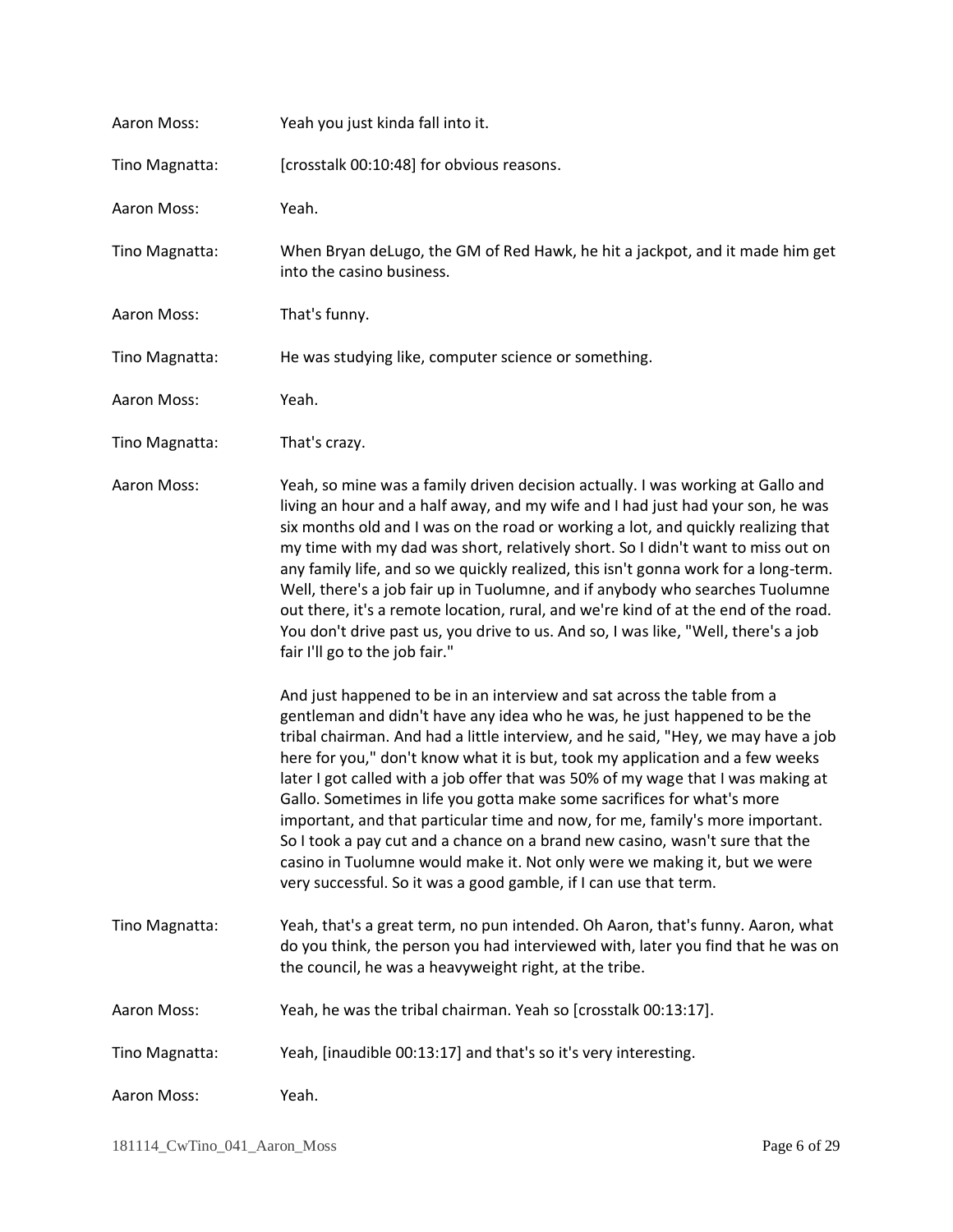- Tino Magnatta: Let me ask you something, what do you think he saw in you, that made him take a chance? What do you think he [inaudible 00:13:28] about you?
- Aaron Moss: I don't know, I think probably he saw just maybe some drive. I tend live my entire life, whether it's home life, private life, work life, I always ... I handle all aspects of my life the same way. I put in a lot of effort into all aspects the same way. And if you maintain a strong work ethic in your personal life, it takes a lotta work to be successful and marriage or raising kids. It takes a lot of work to be successful in the job. And so, if you maintain a strong work ethic, across the board, then you don't have to worry about turning it on when's it's important. It's already on. So hopefully, you know, when I went to that job interview, maybe he saw that I was ready, I was eager, motivated, and because that's how I kinda tend to live my life. So I don't have to worry about trying to make ends meet, and trying to, "Okay, I'ma put effort in today but not tomorrow." Just always put effort in, then you never have to worry about it.
- Tino Magnatta: That's great man. You said to me actually, "I work like I live," right.
- Aaron Moss: Yeah, yeah.
- Tino Magnatta: That's something that you say. Explain that a little bit more. For people who don't quite get that, because it kinda like, hard to put your arms around that. 'Cause you know, the whole cliché is well you know, you come home and you leave your job at the office, right. Everybody always says that. Tell us a little bit about this concept a little more.
- Aaron Moss: Yeah, so the way I work is the way I live. Every day I go home, I try to put as much effort in to being successful as a father. As much effort in being successful as a husband. If I'm out in the community, I try to put a lot of effort into that, and then when I come to work I try to put a lotta effort. And it doesn't mean that you have to take your family life into your work life, or your work life into your family life. It's just, whatever's in front of you in that moment, just put that effort in. For that moment, and try not to let ... I try not to let my work impact my family life, but that doesn't mean I don't put any less effort into what I'm doing at that particular moment. Which may be a father or a husband. Yeah.
- Tino Magnatta: I understand, yeah, completely. And it can relate to anything, even like mowing the lawn. It's the same thing. Or whatever it is that you're doing. Just put the effort to do the thing right, and don't slack off.
- Aaron Moss: Correct. Yep. That's definitely what you gotta do.

Tino Magnatta: Yeah.

Aaron Moss: [crosstalk 00:16:29].

Tino Magnatta: Yeah, and like you said, that doesn't mean you're ...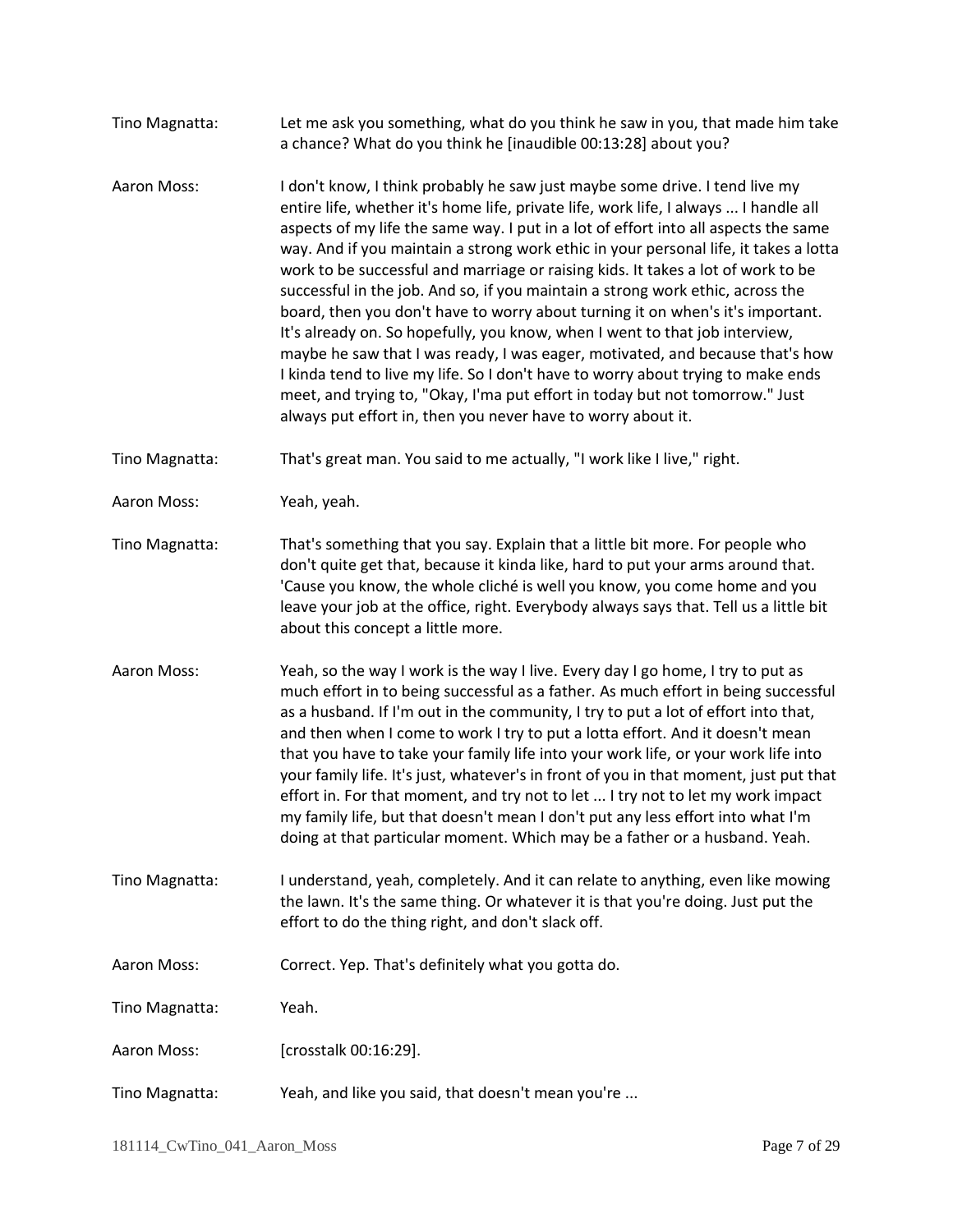| Aaron Moss:    | You're always poised for success then. You know, if you're always putting in the<br>effort, trying to do your best, every single day. Because you don't know who's<br>watching or not watching. If you're at work, if you're an employee, or a team<br>member of a particular business, you don't know who's watching you. And I<br>started off in the casino business as a EMT security officer. I didn't who was<br>watching me, when that next opportunity was gonna be. But I knew, if every day<br>I put in effort, that that would be recognized at some point.                                                                                                                                                                                                                                                                                                                                                                                                                                                                     |
|----------------|-------------------------------------------------------------------------------------------------------------------------------------------------------------------------------------------------------------------------------------------------------------------------------------------------------------------------------------------------------------------------------------------------------------------------------------------------------------------------------------------------------------------------------------------------------------------------------------------------------------------------------------------------------------------------------------------------------------------------------------------------------------------------------------------------------------------------------------------------------------------------------------------------------------------------------------------------------------------------------------------------------------------------------------------|
| Tino Magnatta: | You tell that story to people that start working at your casino, right? It's<br>something that you  you tell them this story, right?                                                                                                                                                                                                                                                                                                                                                                                                                                                                                                                                                                                                                                                                                                                                                                                                                                                                                                      |
| Aaron Moss:    | Yeah, yeah. We have orientation, and I like to tell my story at orientation, not<br>because I wanna brag about it or anything. It's just I want people to see that<br>there's opportunities if you allow them. You know, I always say, "Hey, we got a<br>lotta doors that will open around here. People aren't gonna open them for you,<br>sometimes you gotta push them down. Sometimes you gotta turn on the knob a<br>little bit. You gotta, really gotta push on that door and make sure it'll open<br>[crosstalk 00:17:47] sometimes you gotta  " Sometimes you have to prove to<br>people that you're worthy of opening that door. And that's fine. But if you're<br>turning it on when  Nothing that I dislike more than to have somebody<br>perform at an average level, and then all of a sudden a job opportunity comes<br>up or something comes up, and then all of a sudden that person's stepped up<br>their game. All that tells me, is that that person had it in them, they chose not<br>to.<br>That's all that tells me. |
|                |                                                                                                                                                                                                                                                                                                                                                                                                                                                                                                                                                                                                                                                                                                                                                                                                                                                                                                                                                                                                                                           |
| Tino Magnatta: | That's funny.                                                                                                                                                                                                                                                                                                                                                                                                                                                                                                                                                                                                                                                                                                                                                                                                                                                                                                                                                                                                                             |
| Aaron Moss:    | And so  Yeah, why weren't you doing it to begin with, because you had it in<br>you so you're just holding back. And so, I like to surround myself around with<br>people that don't hold back. That work hard.                                                                                                                                                                                                                                                                                                                                                                                                                                                                                                                                                                                                                                                                                                                                                                                                                             |
| Tino Magnatta: | Mm-hmm (affirmative).                                                                                                                                                                                                                                                                                                                                                                                                                                                                                                                                                                                                                                                                                                                                                                                                                                                                                                                                                                                                                     |
| Aaron Moss:    | And with that comes reward.                                                                                                                                                                                                                                                                                                                                                                                                                                                                                                                                                                                                                                                                                                                                                                                                                                                                                                                                                                                                               |
| Tino Magnatta: | "Dress for the part, and get involved in everything," something else you told me.<br>Explain that.                                                                                                                                                                                                                                                                                                                                                                                                                                                                                                                                                                                                                                                                                                                                                                                                                                                                                                                                        |
| Aaron Moss:    | Yeah, so you gotta wake up every day, you gotta dress for the job you want, not<br>for the job you have, and what I mean by dress is, you gotta perform, you gotta<br>We've all had jobs in careers that, man, I just don't like that job. That job<br>doesn't excite me, I'm not enthusiastic about it, I wake up in the morning, I just<br>don't wanna go do that job. But that not the job you're interviewing for, you<br>already have that job. You're interviewing for that next job, so you better<br>perform in that job very well. And so you better show up every day, dressed and                                                                                                                                                                                                                                                                                                                                                                                                                                              |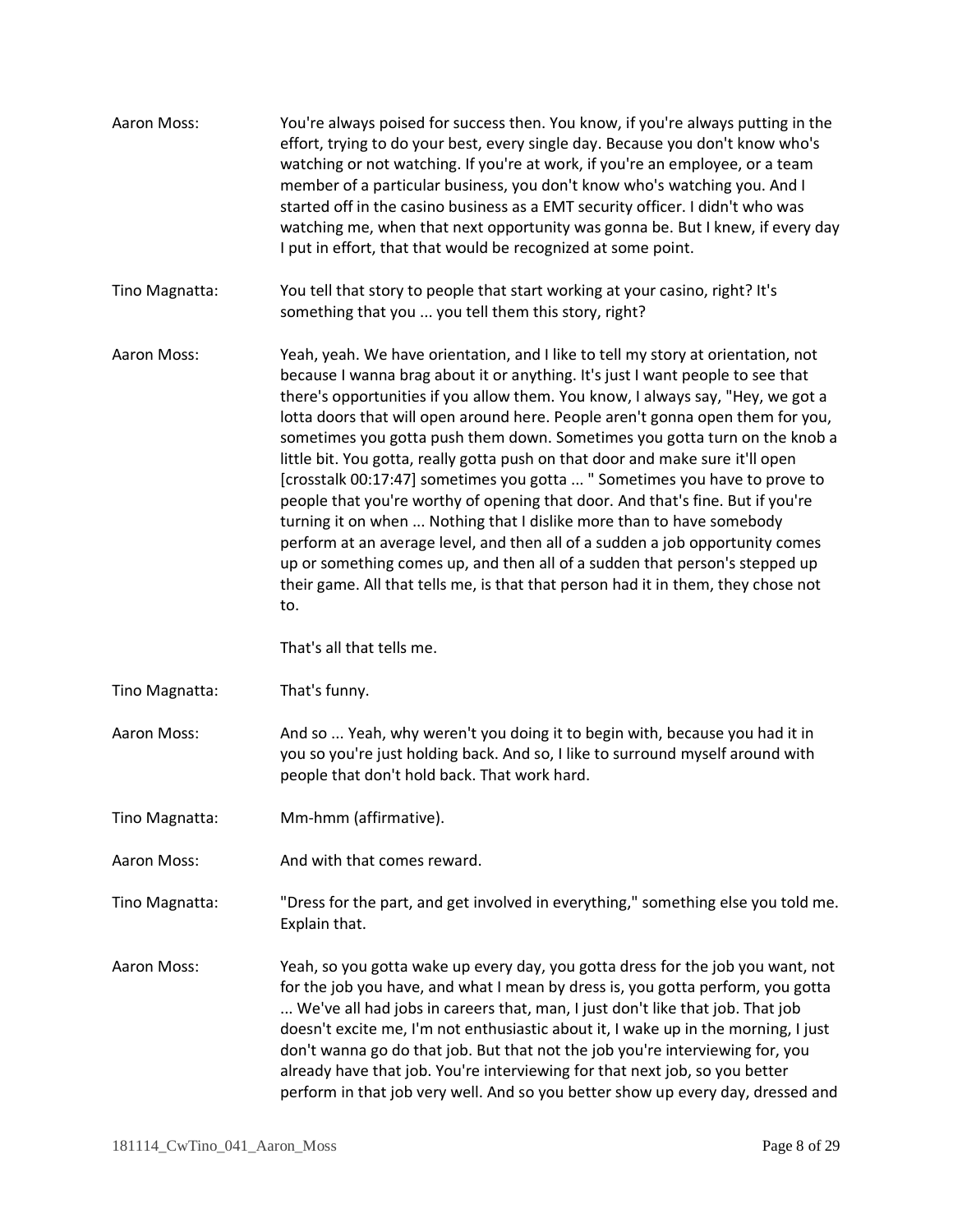ready and performing for the next job, the job that you want. Not for the job that you have.

- Tino Magnatta: Yeah, always looking forward.
- Aaron Moss: Yes.

Tino Magnatta: Always looking forward. Now, you're not big on titles there, right?

Aaron Moss: No, personally I'm not. I'm not background on titles, we all have titles. You know, I'm the General Manager, we all have responsibilities, or accountability. We all have our job descriptions, but we're really big on just getting involved and helping each other out. And that's why, you know, I've been working for Black Oak Casino, it's my only gaming establishment I've ever worked at, so I think that's ... for 17 years, so I've been working here for 17 years. And the reason I've worked here for 17 years is I think we demonstrate teamwork very well. It doesn't matter what job you have, or what position you have, if you see something that needs to be done, you're jumping in and doing it.

> And it doesn't matter, the title doesn't matter. It doesn't matter what your job is, something needs to get done, we help each other out, we get it done. And that's what I really like. We can all say that we have strong teams, but I really feel that we have a strong team, and everybody from our leadership team demonstrates that on a daily basis, will get in there, jump in, do the job. And just make it a lot easier on everybody when we all do that, because we all need help at certain [crosstalk 00:21:09].

- Tino Magnatta: Yeah.
- Aaron Moss: Yeah.
- Tino Magnatta: Key [crosstalk 00:21:11].
- Aaron Moss: Team effort. Team effort.

Tino Magnatta: Team effort. Yeah. You guys have a lot of competition, you're a small casino. How do you keep up with the big boys?

Aaron Moss: Yeah, we have a few things working against us here, Tino. You know, we're a very remote location, we're not near a major highway or freeway. It takes, you know, I think a lot of our local guests are driving from an hour away. And so that becomes difficult and it's hard to compete because everybody has the same product in terms of just slot machines, table games, food, entertainment. Everybody has some combination of those products at their casino. And so you gotta give them something, you gotta give the guests something that'll make them want to drive, and sometimes drive past other properties, to get to your property.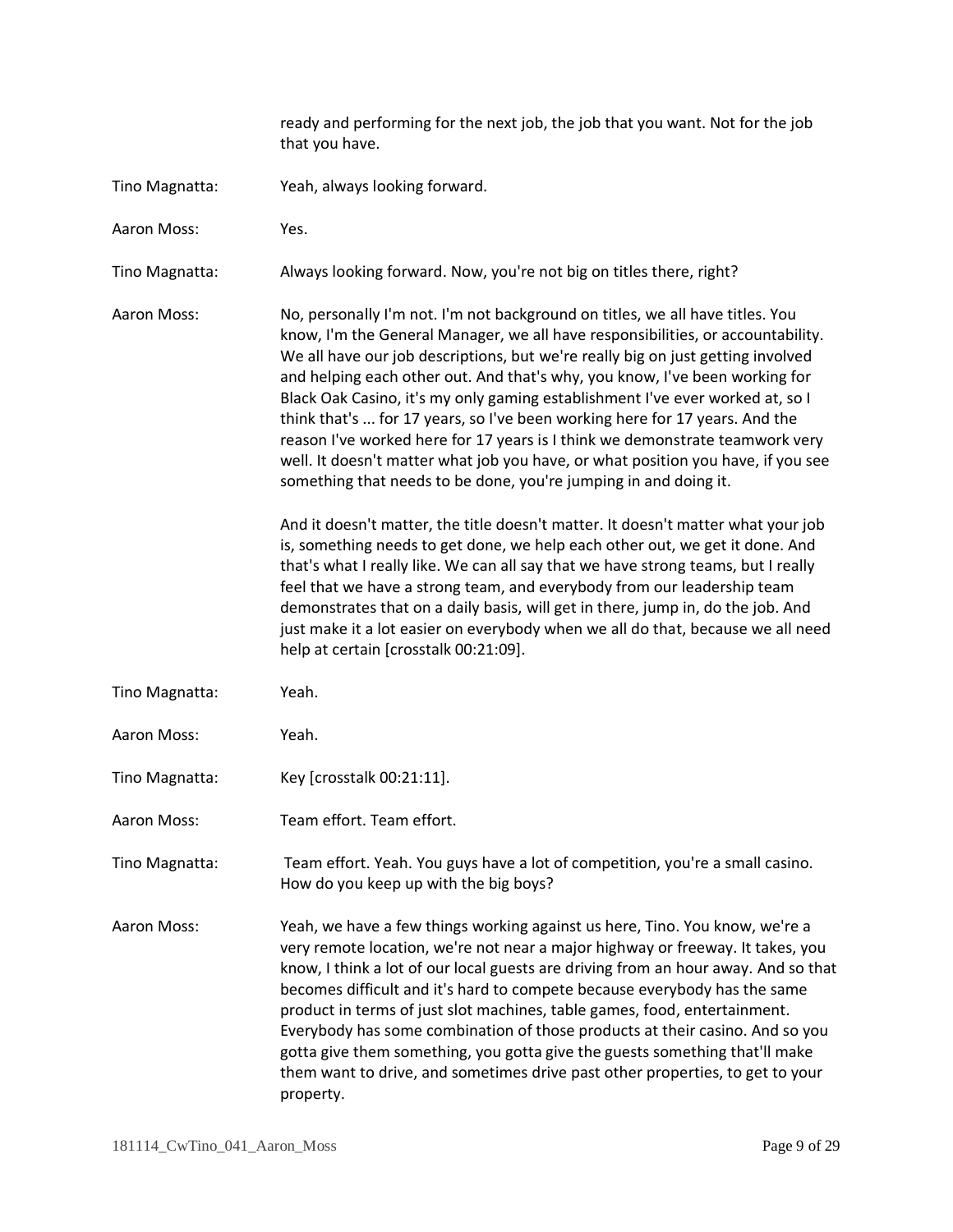We like to give a fun and unique guest experience. We like to do things a little bit different, we hope. We like to do a fun, unique take on it, and you're really ... our identity is unique and fun. And that's what we strive to demonstrate every single day. We do promotions and events, and we wanna make sure that all those events are ... Staff, our team members and our guests' interactions are involved with that. So if we're doing a VIP or a promotion on the floor, that our team and the guests are interacting. And they're enjoying, and there's a personality behind what we're doing. And we really want our guests to know that personality. 'Cause they'll come back to a property if they know your personality, if they know who you are, that they know that you care about them. They'll come back to that property versus maybe a property that they don't get that type of attention.

A team member recently said to me, it's like, "We are the Cheers of casinos, that we know peoples names, we welcome them, we sit with them, we talk to them." And I think that's real important.

- Tino Magnatta: The Cheers [crosstalk 00:23:31].
- Aaron Moss: Yeah, yeah, so that's what we strive to be. We strive to be a friendly casino, we strive to be a unique, a fun casino. I mean, our executive team, our leadership team, myself, you will often see us up on stage in costumes, or interacting with guests, or participating in events, just to get that interaction between guests and our personality as a resort, our personality as a casino, and making sure that everybody's having a good time.
- Tino Magnatta: Now you've done that [crosstalk 00:24:03] too right?
- Aaron Moss: Oh yeah, absolutely.

Tino Magnatta: You've dressed up a few times too, I heard. Yeah, were you like a pirate or something, I can't remember. What you say? What was it?

Aaron Moss: We'll dress up in horse jockey uniforms during the Kentucky Derby. We'll dress up ... our teams dress up as leprechauns, we'll dress up, we have a theme for any type of event, if it's an event, a themed event, I can get ... it's usually my team saying, "Hey, we gotta do this. This is what we gotta do, this is something unique and unusual, we gotta do it." It's like, "All right, I'm in. Let's do it." And so they're driving the boat a lot of times, yeah.

Tino Magnatta: [crosstalk 00:24:44].

Aaron Moss: They're driving it. But I think it's really important also, that if you're gonna do that. You gotta be genuine at it. It's not a song and dance, it's gotta come from the heart. You have to show that you are genuinely enjoying, having fun, and you wanna be there. If not, don't do it.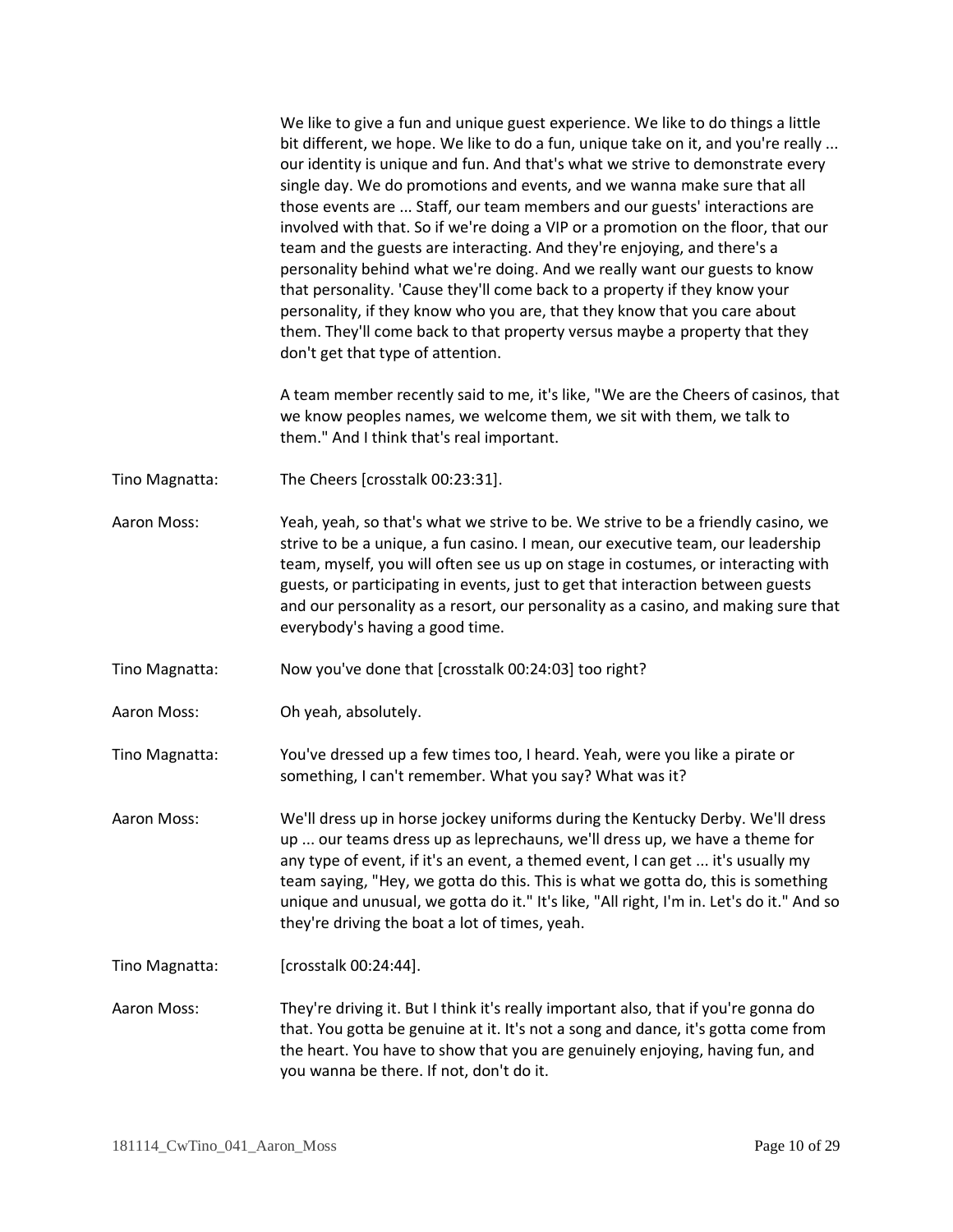Tino Magnatta: You said something else, which I loved. "We've leveraged our personalities from our team." And that's what you were just talking about. Aaron Moss: Yeah so, if we have a ... yeah and I said a lot about the personality at the resort, but our resort personality is made up of individual personalities. And so you really gotta leverage that as well. Like, you have members of your team, any business that are better at certain aspects of the business than others, and you gotta really go after that and say, "Hey, you're good at this. You gotta do it." Our executive director of marketing is ... Tino Magnatta: [inaudible 00:25:48]. Aaron Moss: Really ... yeah, he's really good at getting on camera. Tino Magnatta: It's an interesting concept. Aaron Moss: And having fun and unique and we leverage that, and we say, "Hey, do that [inaudible 00:25:58]." If you go to our website right now there's a home page, at the bottom, there's a video. You'll get a great idea of who we are by watching that video. We're getting our message across in a fun and very unique way. Tino Magnatta: Yeah, I mean, you know at the end of the day, you're producing an identity and a concept that those things that you're producing which is what you guys are doing, you're dressing up as leprechauns and all that, are creating the experience. And that-Aaron Moss: Yeah. Yeah, that's how you kinda compete. You know, you gotta create an experience that is different, and it might not be the experience that everybody wants, but the people who do want it, know that they gonna get it. And so, you know [crosstalk 00:26:44]. Tino Magnatta: And it needs to be authentic. Aaron Moss: Yeah, it needs to be authentic, it needs to be genuine. And every property's gotta find out what they are, what it is for them, because I'm not saying what we do or what we create is right for every property. Tino Magnatta: Yeah. Aaron Moss: I think you really gotta find out what for your property is the most important thing. What is your identity, and how are you going to portray that and how are going to demonstrate that on a daily basis. Tino Magnatta: So what you're saying is, it doesn't necessarily have to be theatrically based, the way you guys do it. There just needs to be a strategy that meets the identity of the casino, right.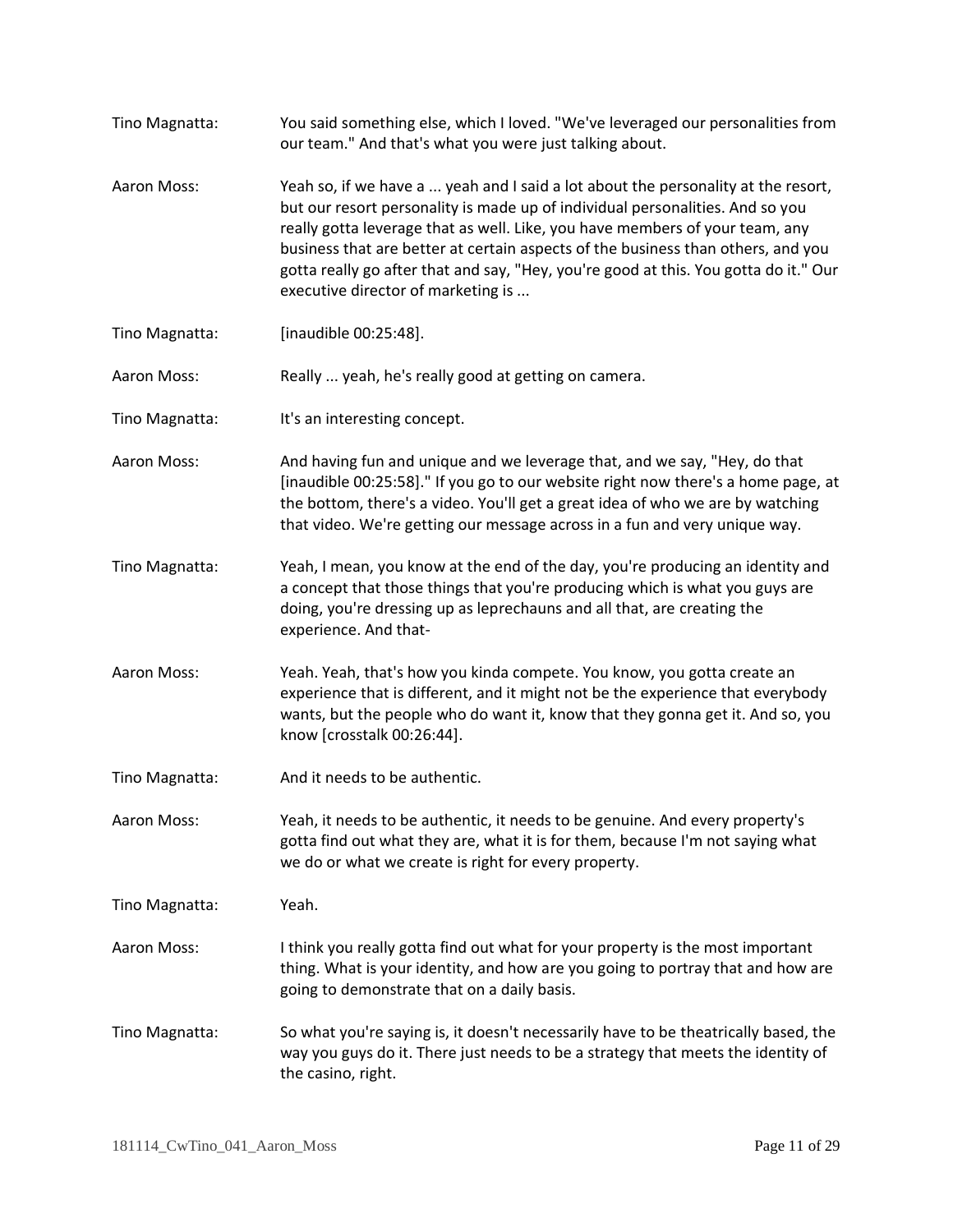| Aaron Moss:    | Yeah, that's correct. You really just gotta find out who you are, and be really<br>good at it. And that's how you compete. That's how you  If you look at all<br>properties in, you know, Las Vegas, you have properties and everybody's got<br>their unique theme to their property and they figure out, "Okay this is the<br>theme, this is who we're gonna be." And they do that. And that same type of<br>aspect is that we're just trying to be who we are, where we're at, and we're<br>trying to draw people that want that type of experience, and wanna continue to<br>have that type of experience. |
|----------------|---------------------------------------------------------------------------------------------------------------------------------------------------------------------------------------------------------------------------------------------------------------------------------------------------------------------------------------------------------------------------------------------------------------------------------------------------------------------------------------------------------------------------------------------------------------------------------------------------------------|
| Tino Magnatta: | Yeah.                                                                                                                                                                                                                                                                                                                                                                                                                                                                                                                                                                                                         |
| Aaron Moss:    | You're not speeding, are you?                                                                                                                                                                                                                                                                                                                                                                                                                                                                                                                                                                                 |
| Tino Magnatta: | No, no, no. Oh that's a funny one. That'll be on the show too. That'll be on the<br>show, they're coming to get me.                                                                                                                                                                                                                                                                                                                                                                                                                                                                                           |
|                | That's my identity, how about that.                                                                                                                                                                                                                                                                                                                                                                                                                                                                                                                                                                           |
| Aaron Moss:    | They finally caught up with you, Tino.                                                                                                                                                                                                                                                                                                                                                                                                                                                                                                                                                                        |
| Tino Magnatta: | They caught up with me.                                                                                                                                                                                                                                                                                                                                                                                                                                                                                                                                                                                       |
|                | Who was it, Bulger? What's that  what was the guy's name? The Irish mobster<br>they caught after 20 years or something?                                                                                                                                                                                                                                                                                                                                                                                                                                                                                       |
| Aaron Moss:    | Oh yeah.                                                                                                                                                                                                                                                                                                                                                                                                                                                                                                                                                                                                      |
| Tino Magnatta: | [Writey Bougser 00:28:51] or something, I can't remember what his name was.                                                                                                                                                                                                                                                                                                                                                                                                                                                                                                                                   |
| Aaron Moss:    | Whitey  yeah.                                                                                                                                                                                                                                                                                                                                                                                                                                                                                                                                                                                                 |
| Tino Magnatta: | Whitey Bulger, yeah. Something like that. He was like, he had like  the found<br>him, busted in his apartment, he had a million dollars cash, and they got him.<br>So, 20 years later. It just goes to show crime doesn't pay. What advice do you<br>have for the younger people coming up in the ranks?                                                                                                                                                                                                                                                                                                      |
| Aaron Moss:    | You know, my story is, I started at a entry level position. I worked a lot of<br>positions coming up, I mean, it wasn't always easy. I faced a lot of<br>disappointment. When I went for supervisor the first time, I was passed up for<br>supervisor four times before finally getting the supervisor job.                                                                                                                                                                                                                                                                                                   |
| Tino Magnatta: | Wow.                                                                                                                                                                                                                                                                                                                                                                                                                                                                                                                                                                                                          |
| Aaron Moss:    | That was quite a few years ago, because I've been working here 17 years.                                                                                                                                                                                                                                                                                                                                                                                                                                                                                                                                      |
| Tino Magnatta: | That's crazy.                                                                                                                                                                                                                                                                                                                                                                                                                                                                                                                                                                                                 |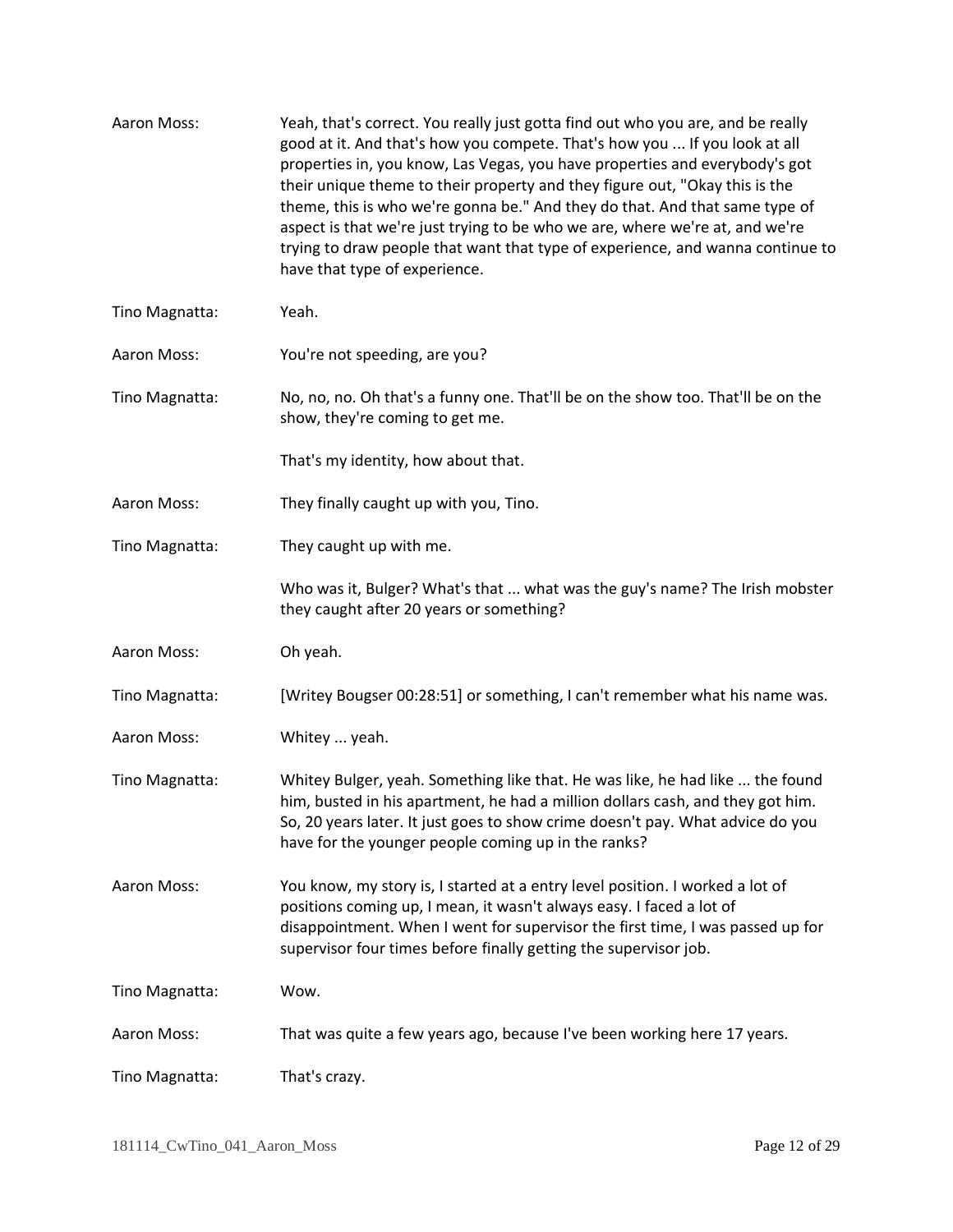| Aaron Moss:    | But, you know what, that made me better. And so you gotta look for the<br>positive in that kinda stuff and go, "Okay, I can get upset with that, or I can say<br>well you know you were wrong and I'm gonna show you why you're wrong, and<br>I'm just gonna be better at my job and I'm gonna go get it next time." And<br>sometimes you face disappointment, but that's okay. Sometimes you're gonna<br>have bad days, but you're gonna have a lotta good days as well. I think it's really<br>important you kinda focus on those good days and kinda wash away those bad<br>days, because we all have them. |
|----------------|----------------------------------------------------------------------------------------------------------------------------------------------------------------------------------------------------------------------------------------------------------------------------------------------------------------------------------------------------------------------------------------------------------------------------------------------------------------------------------------------------------------------------------------------------------------------------------------------------------------|
| Tino Magnatta: | Yeah.                                                                                                                                                                                                                                                                                                                                                                                                                                                                                                                                                                                                          |
| Aaron Moss:    | I think what it is, if I was gonna say, "Hey, if you're getting into this industry, if<br>you're getting into any type of industry, and you wanna be successful, you go in,<br>find out what your passion is, work really heard towards that passion and<br>people will see it. Because they'll see your enthusiasm, your passion, and<br>somebody's gonna notice you. It may not happen overnight, but somebody's<br>gonna notice you and go, 'I want that person running this business." And so you<br>just gotta work had for that and don't give up. Just keep working harder and<br>harder.               |
| Tino Magnatta: | Yeah, yeah [crosstalk 00:30:52].                                                                                                                                                                                                                                                                                                                                                                                                                                                                                                                                                                               |
| Aaron Moss:    | Yeah. I had to be humble in this, you know, this is my only property I've worked<br>at. I'm General Manager now, I had to be humble, there'd be a lotta times and<br>I'm like, "I just don't know the answer and I need some help with this." And<br>there is nothing wrong with asking for help.                                                                                                                                                                                                                                                                                                              |
| Tino Magnatta: | Yeah definitely. All right, this has been fantastic, let's take some calls. We've got<br>a lot of people lined up here, so                                                                                                                                                                                                                                                                                                                                                                                                                                                                                     |
| Aaron Moss:    | Okay.                                                                                                                                                                                                                                                                                                                                                                                                                                                                                                                                                                                                          |
| Tino Magnatta: | [inaudible 00:31:17] take a few calls.                                                                                                                                                                                                                                                                                                                                                                                                                                                                                                                                                                         |
|                | This is Tino Magnatta [inaudible 00:31:23] for Aaron Moss.                                                                                                                                                                                                                                                                                                                                                                                                                                                                                                                                                     |
| Haydee:        | Hi, this Haydee Antezana can you hear me?                                                                                                                                                                                                                                                                                                                                                                                                                                                                                                                                                                      |
| Aaron Moss:    | I can.                                                                                                                                                                                                                                                                                                                                                                                                                                                                                                                                                                                                         |
| Tino Magnatta: | Yes we can, loud and clear.                                                                                                                                                                                                                                                                                                                                                                                                                                                                                                                                                                                    |
| Aaron Moss:    | Hi, hello Haydee, how are you?                                                                                                                                                                                                                                                                                                                                                                                                                                                                                                                                                                                 |
| Haydee:        | Hi guys, how are you guys tonight?                                                                                                                                                                                                                                                                                                                                                                                                                                                                                                                                                                             |
| Tino Magnatta: | Good.                                                                                                                                                                                                                                                                                                                                                                                                                                                                                                                                                                                                          |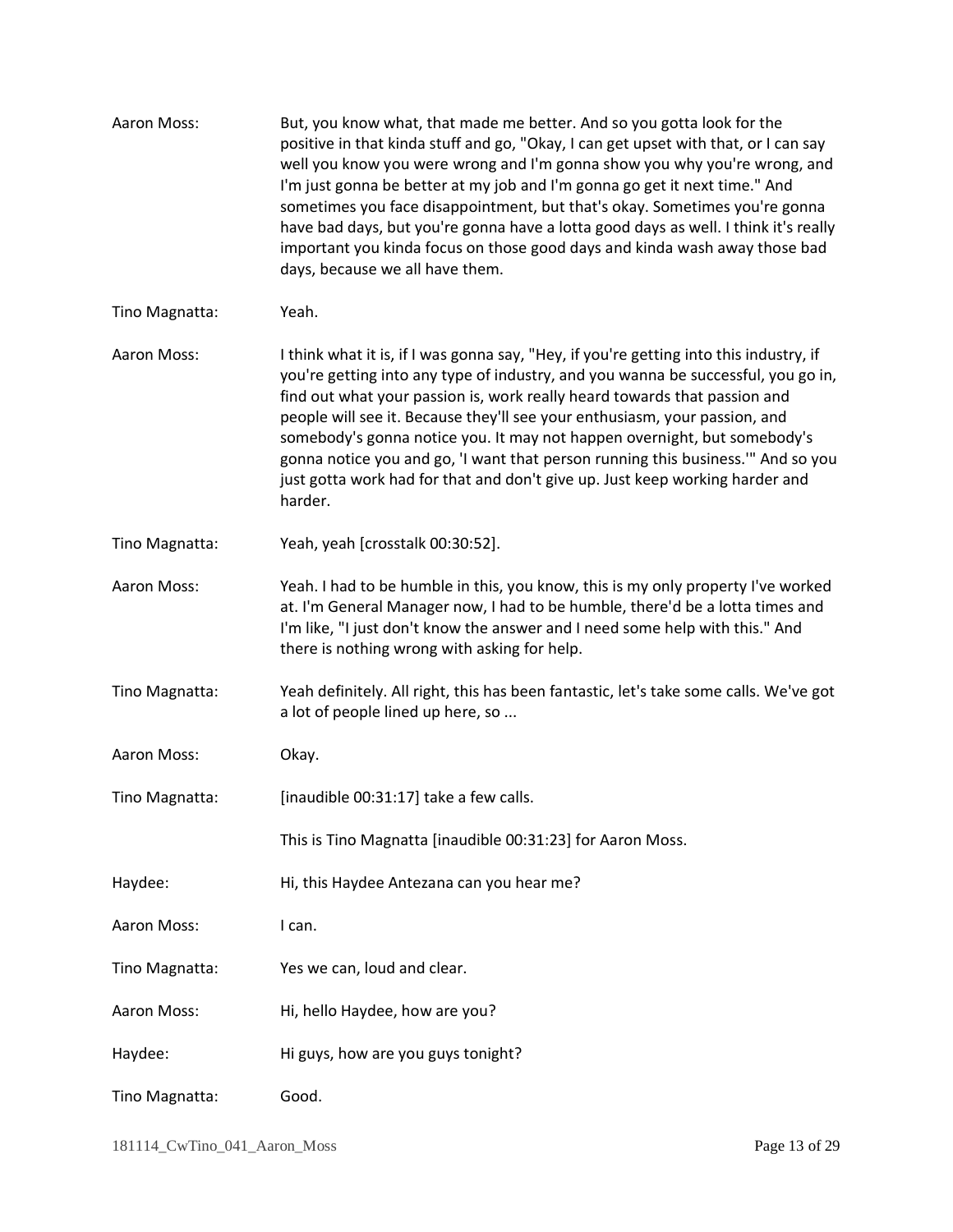| Aaron Moss:    | Good, great, how about yourself?                                                                                                                                                                                                                                                                                                                                                                                                                                                                                                                                                                                                                                                                                                                      |
|----------------|-------------------------------------------------------------------------------------------------------------------------------------------------------------------------------------------------------------------------------------------------------------------------------------------------------------------------------------------------------------------------------------------------------------------------------------------------------------------------------------------------------------------------------------------------------------------------------------------------------------------------------------------------------------------------------------------------------------------------------------------------------|
| Tino Magnatta: | Thank you.                                                                                                                                                                                                                                                                                                                                                                                                                                                                                                                                                                                                                                                                                                                                            |
| Haydee:        | I'm good. Aaron, so I'm excited to speak to for various reasons, every time you<br>say something I'm writing down one of my favorite quotes in the world, because<br>everything you say goes towards one of those quotes. And one of them is, for<br>me you are the epitome of one of my favorite success quotes. I've written a<br>book called Packaged for Success, and it's all about studying the patterns of<br>various successful people. And I think your life is an epitome of this quote,<br>which is, "Success is where preparation and opportunity meet."                                                                                                                                                                                  |
| Aaron Moss:    | Oh yes, yes. That's a great, great quote.                                                                                                                                                                                                                                                                                                                                                                                                                                                                                                                                                                                                                                                                                                             |
| Haydee:        | So, what I want to know is, at what point did you start preparing, of your 17<br>years of being there, that, "I think I could be the GM of this casino?"                                                                                                                                                                                                                                                                                                                                                                                                                                                                                                                                                                                              |
| Aaron Moss:    | Yes, so that was not right away, so when I took the job here I wasn't even sure a<br>casino in Tuolumne would be successful. I'm proud to say that I was very wrong<br>in my early assumption, and once I started working here and kind of looking at<br>the culture, and said, "You know, I can make something of this," it probably<br>wasn't until about, I'd say about 10 years ago, about eight to 10 years ago, I was<br>working in an executive role under [Ron Patel 00:33:09], General Manager, and I<br>said, "What's it gonna take for me to get here. Is this even a realistic dream or,<br>'cause I wanna stay with the company, so how am I gonna do it?"                                                                               |
|                | So probably about eight to 10 years ago, really started working towards okay<br>what kind of skillset, knowledge base, education am I gonna need to be<br>successful in this role. And he helped me along the way. And I think it was really<br>important just to find a good mentor. Somebody that can kinda take you and<br>say, and be honest with you and say, "Hey, you really need to get this skill or<br>really need to get this education, you're falling short in this area, you're very<br>strong in this area." So it was probably halfway through my time here that I<br>realized, you know what if I'm gonna stay here, I wanna be a part of this<br>organization, that I wanna help lead it. I wanna be a leader in this organization. |
| Haydee:        | Right.                                                                                                                                                                                                                                                                                                                                                                                                                                                                                                                                                                                                                                                                                                                                                |
| Aaron Moss:    | And so, yeah about eight to 10 years ago.                                                                                                                                                                                                                                                                                                                                                                                                                                                                                                                                                                                                                                                                                                             |
| Haydee:        | Okay. So you've been preparing for that long for this decision?                                                                                                                                                                                                                                                                                                                                                                                                                                                                                                                                                                                                                                                                                       |
| Aaron Moss:    | Yeah. I think that's important, you know, that people understand that<br>sometimes it's not an overnight thing. Sometimes you gotta put a lotta hard<br>work and energy into it. And I worked very hard over the last eight to 10 years,<br>preparing for this position. I think I worked my entire life to prepare for this<br>position, to be honest with you.                                                                                                                                                                                                                                                                                                                                                                                      |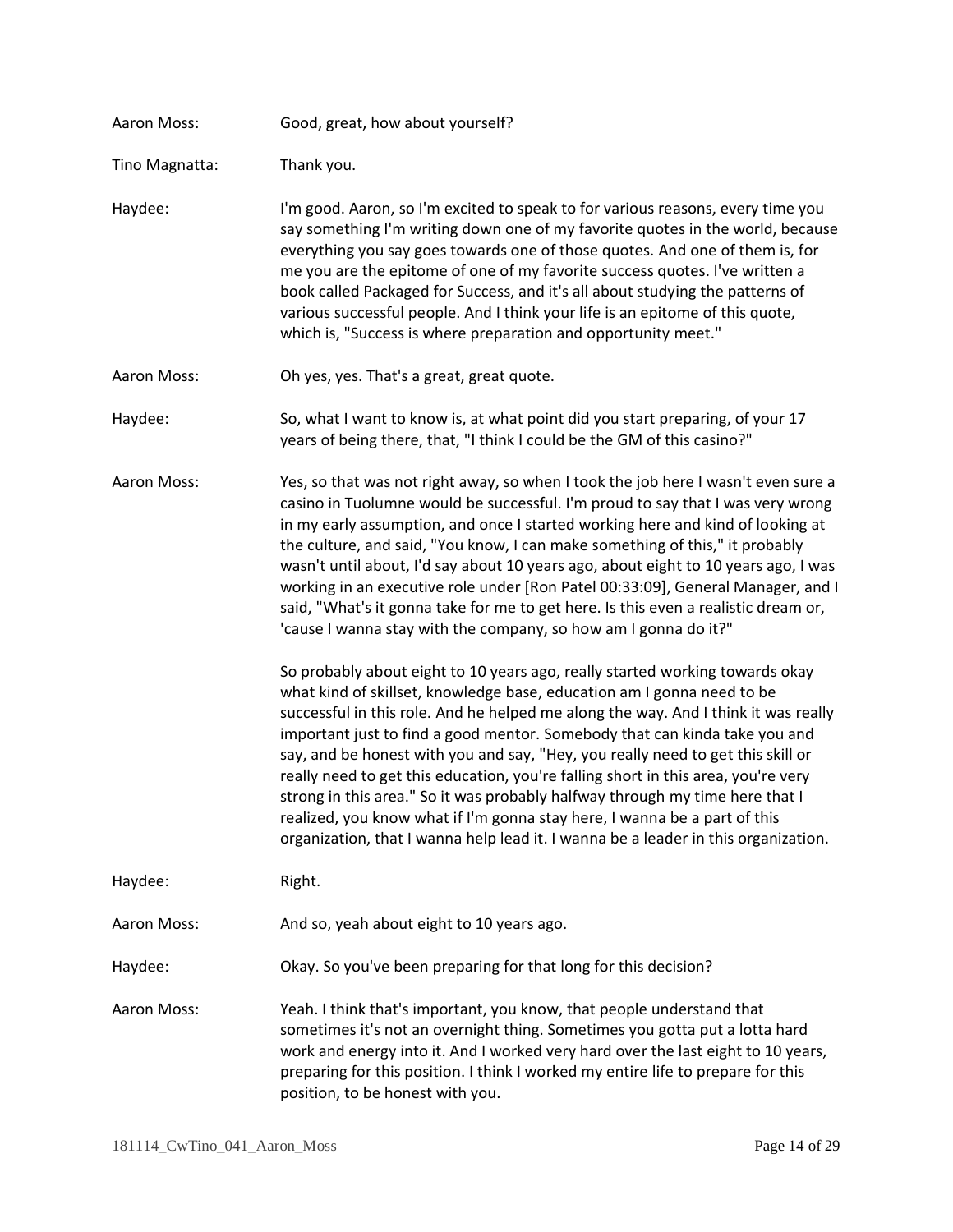| Haydee:        | Absolutely. That's what I believe. Often people say how lucky I am to get a<br>specific contract and I said, "Well, I've been preparing 20 years for it." Exactly<br>what you're saying now. Aaron, another question, if I may, Tino, I have two<br>more very quick ones.                                                                                                                                                                                                                                                                                      |
|----------------|----------------------------------------------------------------------------------------------------------------------------------------------------------------------------------------------------------------------------------------------------------------------------------------------------------------------------------------------------------------------------------------------------------------------------------------------------------------------------------------------------------------------------------------------------------------|
| Tino Magnatta: | Absolutely. Absolutely.                                                                                                                                                                                                                                                                                                                                                                                                                                                                                                                                        |
| Haydee:        | What has made you, you know I speak to a lot of GM's and I deal with a lot of<br>CEO's and I haven't come across that many that have stayed with one single<br>casino, for this amount of time. What is your main reason for staying with Black<br>Oak?                                                                                                                                                                                                                                                                                                        |
| Aaron Moss:    | A lot of it has to do with tribal leadership. I really believe in the tribal leadership,<br>we've had the same tribal chairman, he's been tribal chairman for over 22 years<br>here. But the same tribal chairman throughout the entire existence of Black Oak<br>Casino Resort. So, that was one reason. Another reason is I had a great leader<br>before me, before I took over the reigns as General Manager, Ron Patel was a<br>great leader, and I stayed because of that. And then, I just really enjoy workiNg<br>with the people that I see every day. |
| Haydee:        | Right.                                                                                                                                                                                                                                                                                                                                                                                                                                                                                                                                                         |
| Aaron Moss:    | And that makes it easy to come back the next day, because it's the people that<br>make the difference, it's not the job. It's the people that do and I'm blessed to<br>be surrounded by some great people and that helps me get here every day and<br>wanna stay here, and work hard to make sure I stay here.                                                                                                                                                                                                                                                 |
| Haydee:        | So that's your second family, per se?                                                                                                                                                                                                                                                                                                                                                                                                                                                                                                                          |
| Aaron Moss:    | Yeah, my second family, absolutely. And we call each other family, so.                                                                                                                                                                                                                                                                                                                                                                                                                                                                                         |
| Haydee:        | And, Aaron, I think a lot of the times we spend more time with our work<br>colleagues than we do with our own families if you had to take a percentage of<br>time every week. I wanted to ask you, I saw as well that somewhere along the<br>line you were a trainer at Black Oak. Is this with the training department, with<br>HR? So tell us a little bit about that.                                                                                                                                                                                       |
| Aaron Moss:    | Yeah, so when I started in public safe                                                                                                                                                                                                                                                                                                                                                                                                                                                                                                                         |
| Haydee:        | Hello? [crosstalk 00:36:54].                                                                                                                                                                                                                                                                                                                                                                                                                                                                                                                                   |
| Tino Magnatta: | I think we lost him.                                                                                                                                                                                                                                                                                                                                                                                                                                                                                                                                           |
| Haydee:        | We lost him, hey?                                                                                                                                                                                                                                                                                                                                                                                                                                                                                                                                              |
| Tino Magnatta: | [inaudible 00:36:58].                                                                                                                                                                                                                                                                                                                                                                                                                                                                                                                                          |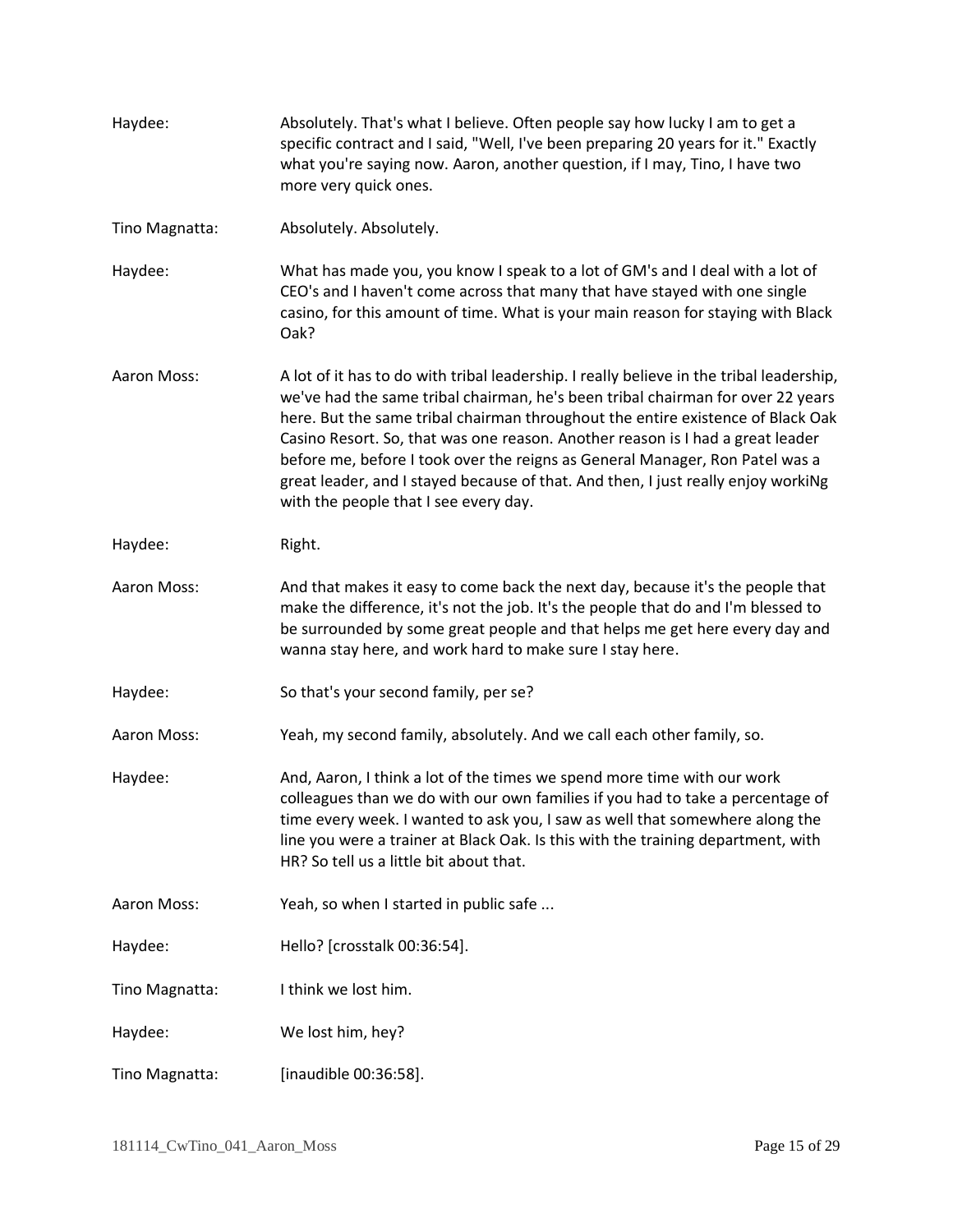| Aaron Moss:    | You got him.                                                                                                                                                                                                                                                                                                                                                                                                                                                                                                               |
|----------------|----------------------------------------------------------------------------------------------------------------------------------------------------------------------------------------------------------------------------------------------------------------------------------------------------------------------------------------------------------------------------------------------------------------------------------------------------------------------------------------------------------------------------|
| Haydee:        | Are you back? [crosstalk 00:37:01].                                                                                                                                                                                                                                                                                                                                                                                                                                                                                        |
|                | I'm here.                                                                                                                                                                                                                                                                                                                                                                                                                                                                                                                  |
| Tino Magnatta: | No, this is Tino. This is Tino.                                                                                                                                                                                                                                                                                                                                                                                                                                                                                            |
| Haydee:        | Yes I know.                                                                                                                                                                                                                                                                                                                                                                                                                                                                                                                |
| Tino Magnatta: | I think we                                                                                                                                                                                                                                                                                                                                                                                                                                                                                                                 |
| Aaron Moss:    | I can hear you.                                                                                                                                                                                                                                                                                                                                                                                                                                                                                                            |
| Tino Magnatta: | I think we lost him.                                                                                                                                                                                                                                                                                                                                                                                                                                                                                                       |
| Haydee:        | Oh there he is, you're back again.                                                                                                                                                                                                                                                                                                                                                                                                                                                                                         |
| Tino Magnatta: | There we go! Okay, you're back.                                                                                                                                                                                                                                                                                                                                                                                                                                                                                            |
| Aaron Moss:    | I could hear your entire conversation.                                                                                                                                                                                                                                                                                                                                                                                                                                                                                     |
| Haydee:        | Oh gosh, okay. So maybe we can back track a little bit.                                                                                                                                                                                                                                                                                                                                                                                                                                                                    |
| Aaron Moss:    | Yeah.                                                                                                                                                                                                                                                                                                                                                                                                                                                                                                                      |
| Tino Magnatta: | Yeah.                                                                                                                                                                                                                                                                                                                                                                                                                                                                                                                      |
| Haydee:        | You mentioned that you started                                                                                                                                                                                                                                                                                                                                                                                                                                                                                             |
| Aaron Moss:    | Yeah. I'll paraphrase, yeah I went to the training department and did a lot of<br>training for the public safety department. And then cultural training, and so that<br>really got me ingrained with the cultural aspect of the businesses, and it was<br>something I believed in so it was easy to do. But I really, really enjoyed, and I<br>still do enjoy getting in front of the team members and guiding discussions and<br>having effective conversations that lead to strategic change. So I really enjoy<br>that. |
| Haydee:        | Wonderful. Can I ask one more question, Tino?                                                                                                                                                                                                                                                                                                                                                                                                                                                                              |
| Tino Magnatta: | Sure, sure.                                                                                                                                                                                                                                                                                                                                                                                                                                                                                                                |
| Haydee:        | All right. So, you talk about one of my favorite quotes as well, and you talked<br>around it, called  and I talk about, "Wake up, dress up and show up every<br>day." And that you need to dress how you wanna be addressed. So what<br>happens when you work with people whose maybe dress isn't exactly up to                                                                                                                                                                                                            |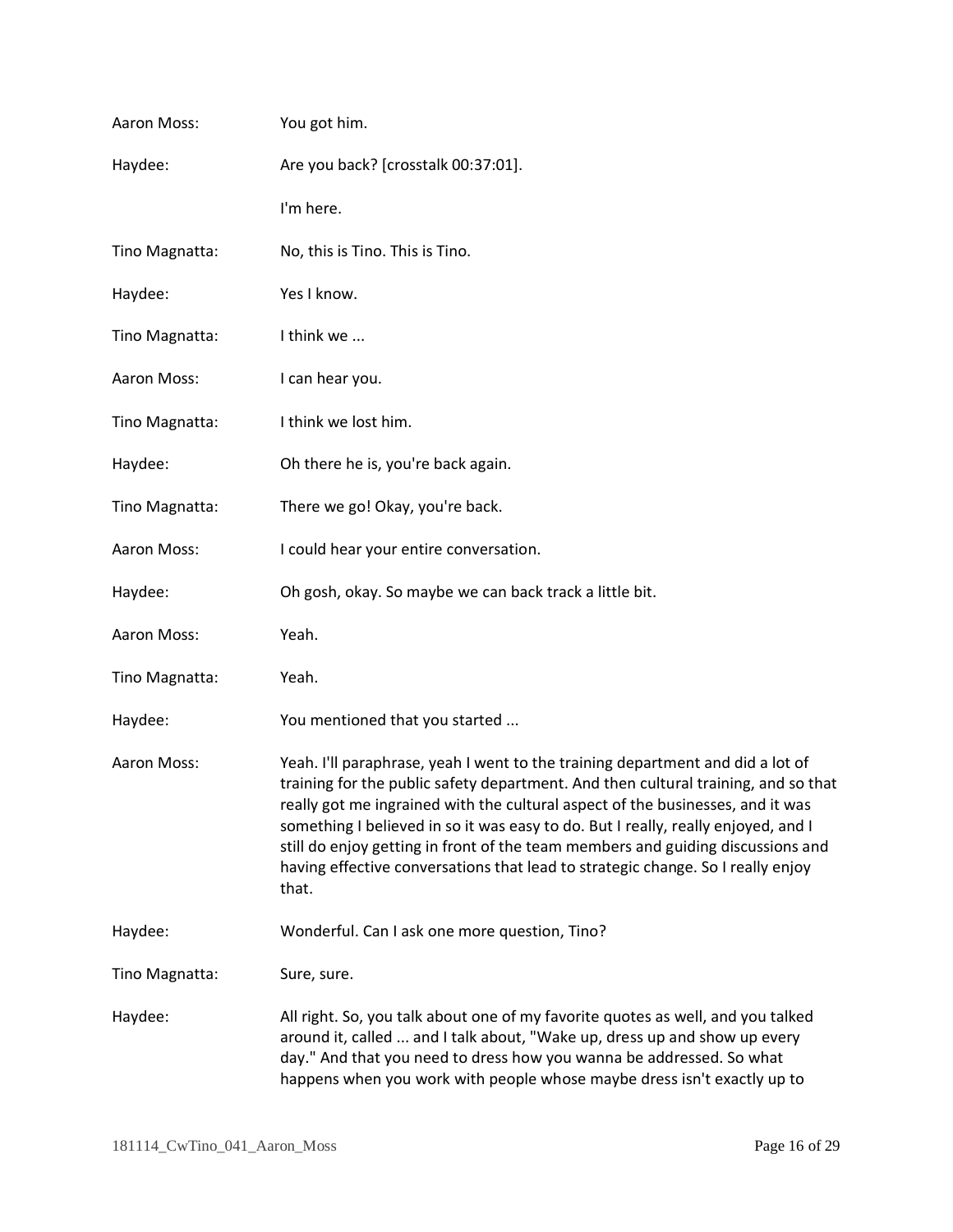|                | scratch, and they'll maybe say, "Well you know, it's got nothing to do with my<br>dress it has to do with my capabilities and my skills."                                                                                                                                                                                                                                                                                                                                                                                                                                                                                                                                                                                                                                      |
|----------------|--------------------------------------------------------------------------------------------------------------------------------------------------------------------------------------------------------------------------------------------------------------------------------------------------------------------------------------------------------------------------------------------------------------------------------------------------------------------------------------------------------------------------------------------------------------------------------------------------------------------------------------------------------------------------------------------------------------------------------------------------------------------------------|
| Aaron Moss:    | Yeah, I think you really just have to have a genuine conversation and maybe find<br>out a little bit more background and find out why they think that way or what<br>they feel. A lot of times when you have a conversation with somebody you find<br>out that maybe it might not even be, if they're not performing well, it might not<br>even be because of the job, or because of their skill set. Maybe they lack the<br>confidence in themselves, and they just need some support. Or maybe it's<br>something happening in their family, their personal life that's impacting their<br>daily work performance. And then sometimes you might just find out and go,<br>"Hey, we both agree, maybe this isn't a good fit, what do you wanna do? How<br>do we get you there." |
| Haydee:        | Mm-hmm (affirmative).                                                                                                                                                                                                                                                                                                                                                                                                                                                                                                                                                                                                                                                                                                                                                          |
| Aaron Moss:    | Because there's people in organizations all the time that don't belong in that<br>organization. And I think [crosstalk 00:39:24] if you  yeah, if you have honest<br>conversations, go, "Hey, this just isn't working, but let's work together to find<br>something that will work." I think more times than not, you'll find success with<br>that.                                                                                                                                                                                                                                                                                                                                                                                                                            |
| Haydee:        | Wonderful, thank you so much for your time, I really enjoyed talking to you. And<br>thank you, Tino, once more. Thank you very much.                                                                                                                                                                                                                                                                                                                                                                                                                                                                                                                                                                                                                                           |
| Tino Magnatta: | No problem, thank you.                                                                                                                                                                                                                                                                                                                                                                                                                                                                                                                                                                                                                                                                                                                                                         |
|                | Going to next caller. Hello, this is Tino Magnatta do you have                                                                                                                                                                                                                                                                                                                                                                                                                                                                                                                                                                                                                                                                                                                 |
| Mark:          | Hey Aaron, can you hear me?                                                                                                                                                                                                                                                                                                                                                                                                                                                                                                                                                                                                                                                                                                                                                    |
| Tino Magnatta: | Yeah, we can hear you.                                                                                                                                                                                                                                                                                                                                                                                                                                                                                                                                                                                                                                                                                                                                                         |
| Aaron Moss:    | Hello. Yeah, hi.                                                                                                                                                                                                                                                                                                                                                                                                                                                                                                                                                                                                                                                                                                                                                               |
| Mark:          | Aaron, this [Mark Giteau 00:39:57] with Market Smart.                                                                                                                                                                                                                                                                                                                                                                                                                                                                                                                                                                                                                                                                                                                          |
| Aaron Moss:    | Oh no. What's going on?                                                                                                                                                                                                                                                                                                                                                                                                                                                                                                                                                                                                                                                                                                                                                        |
| Mark:          | What's happening my friend?                                                                                                                                                                                                                                                                                                                                                                                                                                                                                                                                                                                                                                                                                                                                                    |
| Aaron Moss:    | How you doing buddy?                                                                                                                                                                                                                                                                                                                                                                                                                                                                                                                                                                                                                                                                                                                                                           |
| Mark:          | I'm doing great man, I'm enjoying listening to you. All the stories.                                                                                                                                                                                                                                                                                                                                                                                                                                                                                                                                                                                                                                                                                                           |
| Aaron Moss:    | Oh, thank you.                                                                                                                                                                                                                                                                                                                                                                                                                                                                                                                                                                                                                                                                                                                                                                 |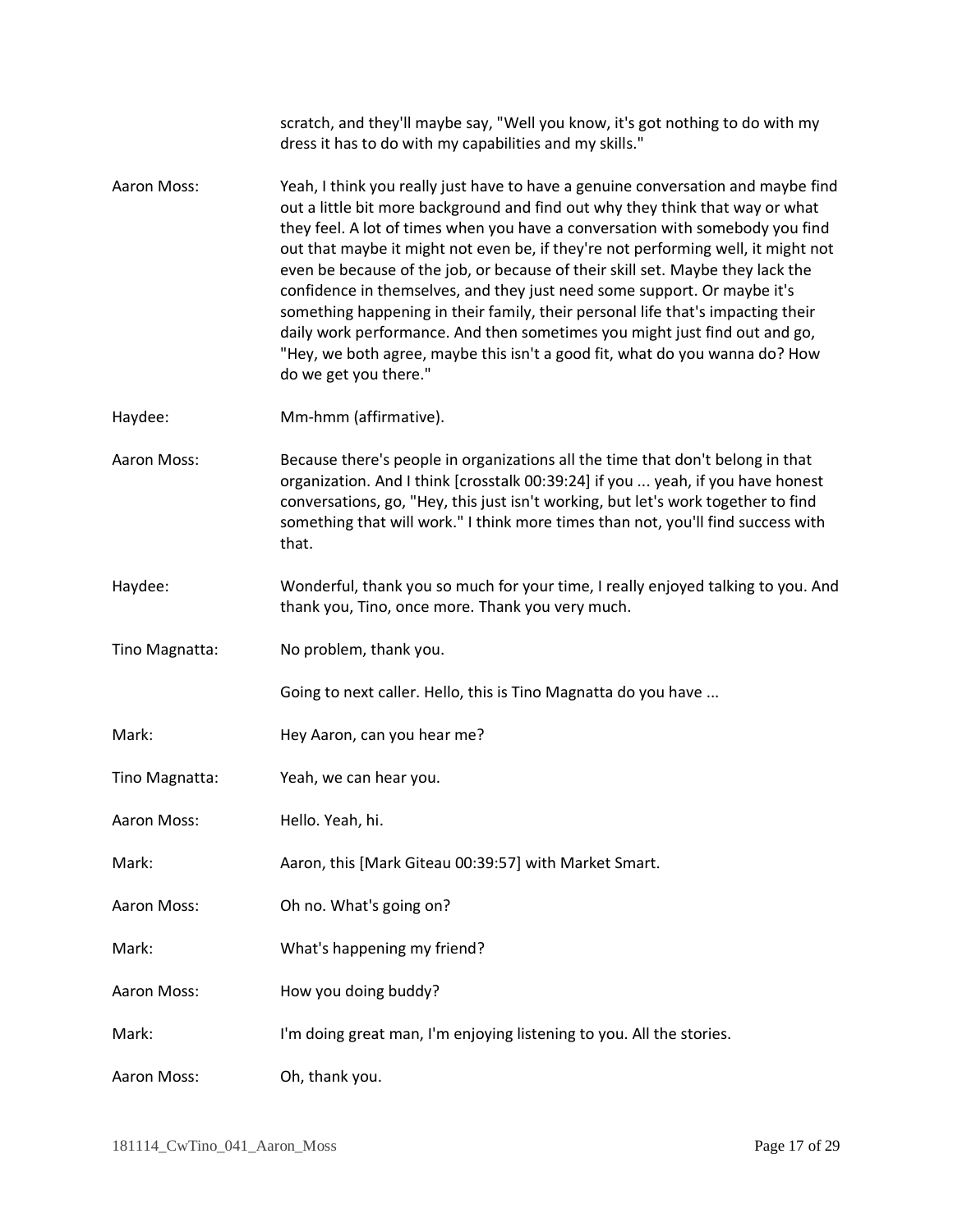| Mark:       | Hey, you know, you mentioned Ron, and I think the role of mentors is so<br>important. And that was actually gonna be one of my questions, I know you've<br>been at Black Oak there very, very long, I was gonna have you talk about<br>mentorship and then you said, you know you went to Ron about 10 years ago,<br>and said, "Hey man, how do I run this show?" And I started laughing. But I do I<br>think it's important to have mentors, and I know there's probably a lot of people<br>out there listening. How do you recommend somebody go to, like the GM, and<br>say, "I wanna run this thing, basically I wanna take your job." You know, how<br>can you give some advice to people out there, that were in your position maybe<br>five, 10 years ago. And they wanna run a casino, but they definitely need a<br>mentor. |
|-------------|--------------------------------------------------------------------------------------------------------------------------------------------------------------------------------------------------------------------------------------------------------------------------------------------------------------------------------------------------------------------------------------------------------------------------------------------------------------------------------------------------------------------------------------------------------------------------------------------------------------------------------------------------------------------------------------------------------------------------------------------------------------------------------------------------------------------------------------|
| Aaron Moss: | Yeah, I mean I  First of all, I think it's important to find somebody that you can<br>align with. Somebody that you believe in their vision, their culture, who they<br>are. It doesn't mean you have to emulate every single aspect of it, but I think it's<br>important that you find somebody that you believe in. So, it might be somebody<br>outside of your organization, that you say, "Hey, I wanna run a casino some day,<br>can you help me out?" Because the skills can be learned and all that other stuff<br>can be learned, it's that leadership and that cultural piece that you really kinda<br>have to figure out and make sure that you're aligned for it.                                                                                                                                                         |
|             | But you know Ron, and you know how easy he is to approach, and so it was easy<br>for me to say, "Hey when you're ready to retire, I wanna step in. I wanna be the<br>guy."                                                                                                                                                                                                                                                                                                                                                                                                                                                                                                                                                                                                                                                           |
| Mark:       | Right.                                                                                                                                                                                                                                                                                                                                                                                                                                                                                                                                                                                                                                                                                                                                                                                                                               |
| Aaron Moss: | And sometimes in life you just gotta be bold too. You have to say, "This is what I<br>want and can I get your help in getting there." But I think it's the person's<br>responsibility, the individual's responsibility to drive the development because if<br>you drive the development, if you say  If I go up to my GM or my CEO and say,<br>"Hey I want this job, can you help me get there," and then you go and sit back<br>on the sidelines and wait for them to get you ready for it, you're never gonna be<br>ready for it. So you have to drive, you have to show that enthusiasm, you have<br>to say, "This is what I need, help identify my weaknesses and help identify my<br>strengths, so I'm in a position to be successful in the future."                                                                           |
|             | And I think if you do it in the right way, you know, you're not gonna be<br>threatening, because I think that's what we always worry about, right, is<br>threatening somebody, or, "Oh they're gonna take my job," or  But if you work<br>in an organization where it's okay if somebody knows more than you, and there<br>is no threat, then I think the whole organization benefits from it.                                                                                                                                                                                                                                                                                                                                                                                                                                       |
| Mark:       | No doubt. I was hoping you were gonna tell the story about your trek in the<br>Himalayas to base camp, simply because that, you know, and you did a great job<br>kind of quickly running through all the different challenges in your life, but I was<br>hoping you'd throw it out there 'cause it really shows perseverance. You know,<br>obviously that was no easy task, and perseverance, I think, in the end, and                                                                                                                                                                                                                                                                                                                                                                                                               |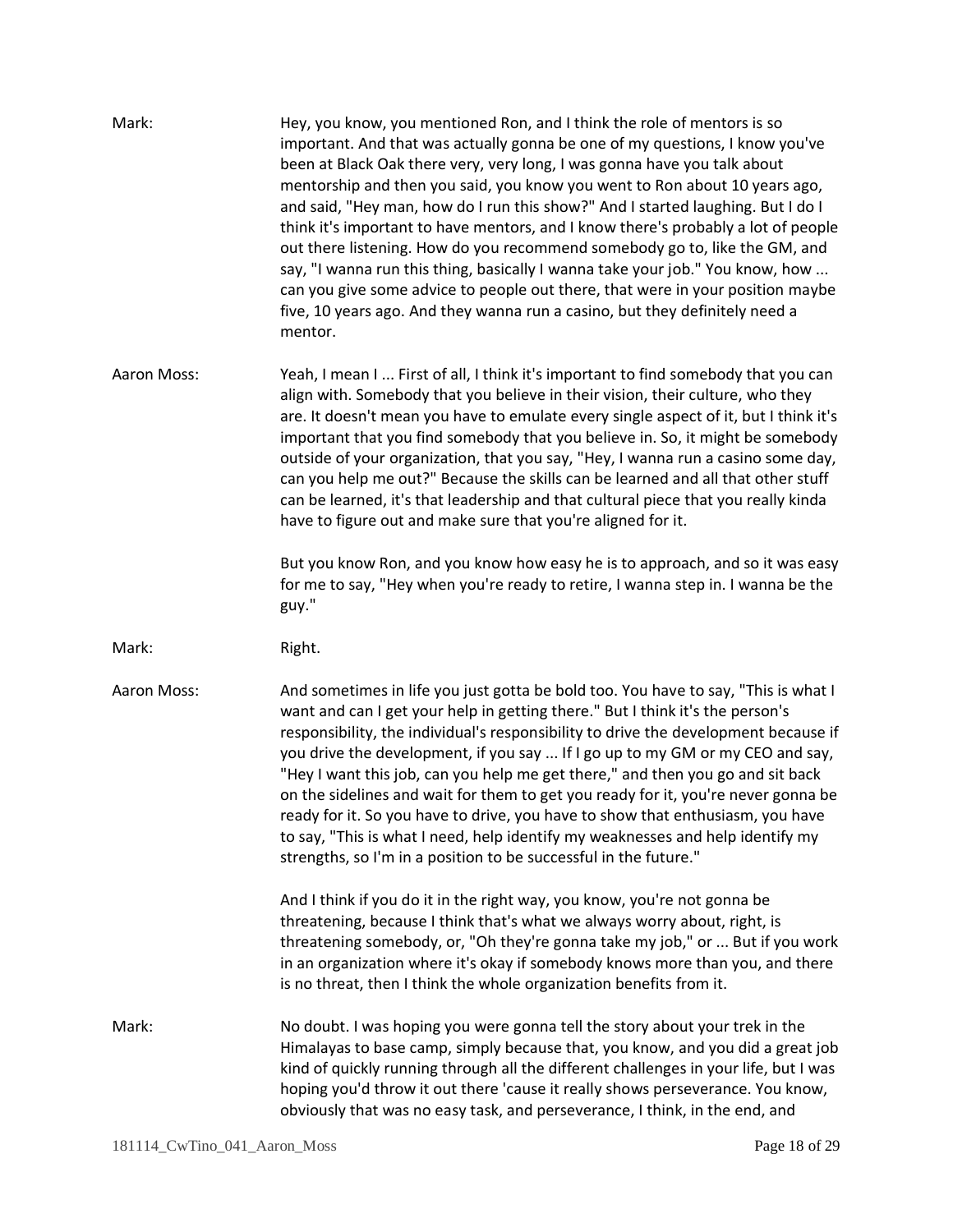|                | you've articulated that many times throughout the conversation with Tino. You<br>know, you just have to stick to it and do your best work but, that was a great<br>story, was hoping you'd say that, but if you have anything to share on<br>perseverance, I'm sure everybody would be interested.                                                                                                                                                                                                                                                                                                                                                                                                                                                         |
|----------------|------------------------------------------------------------------------------------------------------------------------------------------------------------------------------------------------------------------------------------------------------------------------------------------------------------------------------------------------------------------------------------------------------------------------------------------------------------------------------------------------------------------------------------------------------------------------------------------------------------------------------------------------------------------------------------------------------------------------------------------------------------|
| Aaron Moss:    | Yeah, I think you hit a point that Tino said earlier, where I just kinda, I live my<br>life the way I work and I put it all in. I like challenges in my life and what Mark's<br>referring to is, one year ago I took a trek to Mount Everest Base Camp and I just<br>decided one day that that's what I wanna do. I prepared for it, I didn't sign up<br>for the trek, I didn't go to Mount Everest Base Camp, I didn't  the next week I<br>said, "Hey, in a year I'ma do this, I'ma prepare, make sure I have the right gear,<br>I'ma set myself up to be successful," and I was. And only because my<br>preparation, and that applies to my work life as well, that every single day, I<br>prepare to be successful, way before I need to be successful. |
|                | And so, but  yeah, I mean. I love [crosstalk 00:45:03] challenging myself either<br>physically or mentally, I love challenging myself.                                                                                                                                                                                                                                                                                                                                                                                                                                                                                                                                                                                                                     |
| Mark:          | Yeah. Great advice.                                                                                                                                                                                                                                                                                                                                                                                                                                                                                                                                                                                                                                                                                                                                        |
| Tino Magnatta: | Thanks to Mark. Mark, appreciate it.                                                                                                                                                                                                                                                                                                                                                                                                                                                                                                                                                                                                                                                                                                                       |
| Aaron Moss:    | Thanks Mark.                                                                                                                                                                                                                                                                                                                                                                                                                                                                                                                                                                                                                                                                                                                                               |
| Mark:          | You got it guys, nice job Aaron.                                                                                                                                                                                                                                                                                                                                                                                                                                                                                                                                                                                                                                                                                                                           |
| Aaron Moss:    | Thanks, talk to you soon.                                                                                                                                                                                                                                                                                                                                                                                                                                                                                                                                                                                                                                                                                                                                  |
| Mark:          | All right buddy.                                                                                                                                                                                                                                                                                                                                                                                                                                                                                                                                                                                                                                                                                                                                           |
| Tino Magnatta: | Talk to you soon. Bye bye.                                                                                                                                                                                                                                                                                                                                                                                                                                                                                                                                                                                                                                                                                                                                 |
|                | Yeah, that was good. Hadn't heard that story.                                                                                                                                                                                                                                                                                                                                                                                                                                                                                                                                                                                                                                                                                                              |
|                | Not many [crosstalk 00:45:31]. There have been some, but not that many. What<br>were you gonna say about Mark?                                                                                                                                                                                                                                                                                                                                                                                                                                                                                                                                                                                                                                             |
| Aaron Moss:    | Mark's a good guy and you know, just to work with him. But I just enjoy a good<br>challenge, that's for sure.                                                                                                                                                                                                                                                                                                                                                                                                                                                                                                                                                                                                                                              |
| Tino Magnatta: | Of course. Of course. All right, let's get into the right caller here.                                                                                                                                                                                                                                                                                                                                                                                                                                                                                                                                                                                                                                                                                     |
| Aaron Moss:    | All right.                                                                                                                                                                                                                                                                                                                                                                                                                                                                                                                                                                                                                                                                                                                                                 |
| Tino Magnatta: | Hi, this is Tino Magnatta, do you have a question for Aaron Moss?                                                                                                                                                                                                                                                                                                                                                                                                                                                                                                                                                                                                                                                                                          |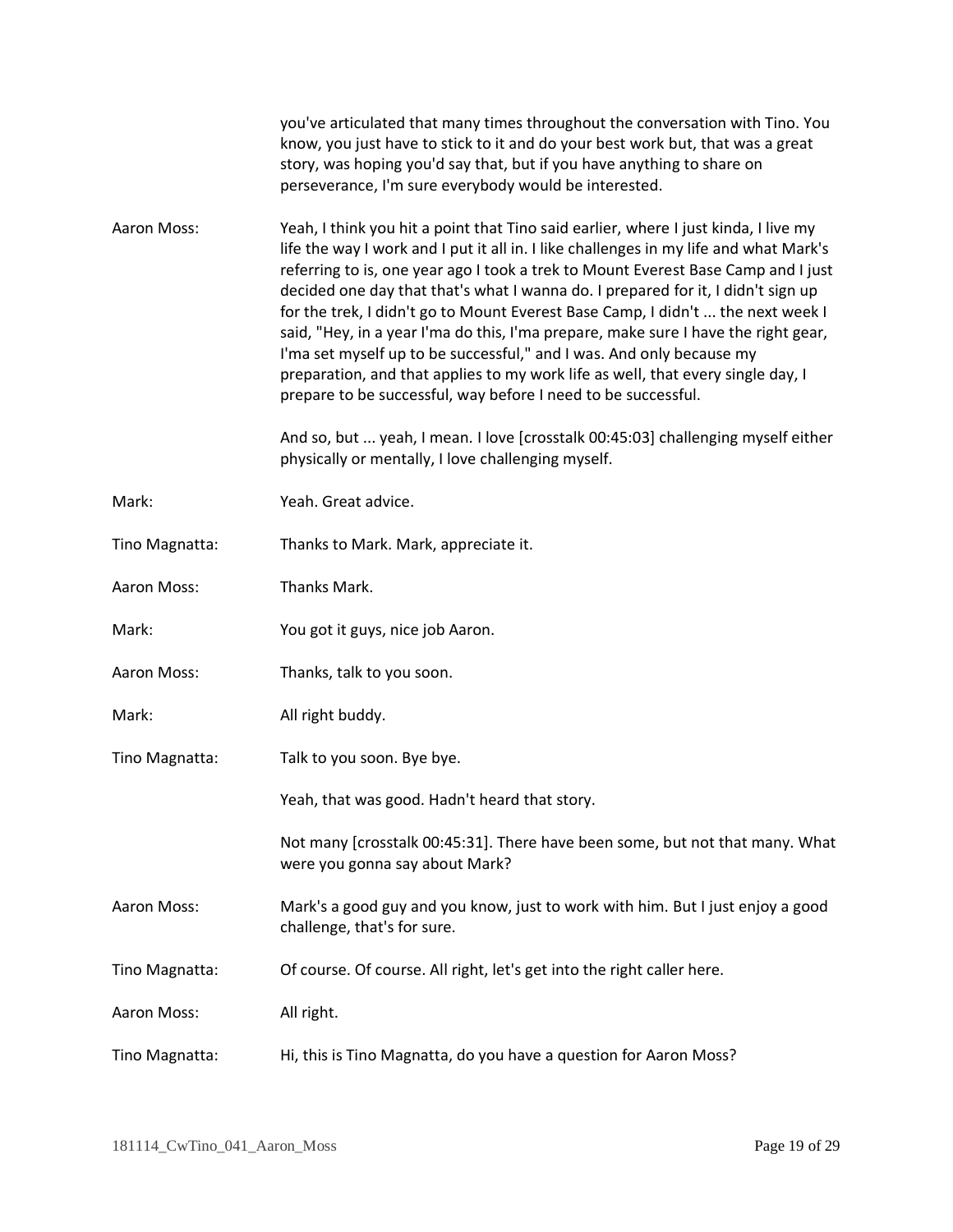| Heather:       | Yes, hi this is [Heather Lee 00:46:03] with [inaudible 00:46:04], how are you<br>guys?                                                                                                                                                                                                                                                                                                                                                                                                                                                                                                                                                                                                                                                                                                                                                                                                                                    |
|----------------|---------------------------------------------------------------------------------------------------------------------------------------------------------------------------------------------------------------------------------------------------------------------------------------------------------------------------------------------------------------------------------------------------------------------------------------------------------------------------------------------------------------------------------------------------------------------------------------------------------------------------------------------------------------------------------------------------------------------------------------------------------------------------------------------------------------------------------------------------------------------------------------------------------------------------|
| Aaron Moss:    | Hi Heather.                                                                                                                                                                                                                                                                                                                                                                                                                                                                                                                                                                                                                                                                                                                                                                                                                                                                                                               |
| Tino Magnatta: | Hey Heather, how are you?                                                                                                                                                                                                                                                                                                                                                                                                                                                                                                                                                                                                                                                                                                                                                                                                                                                                                                 |
| Heather:       | Hi. Good, how are you?                                                                                                                                                                                                                                                                                                                                                                                                                                                                                                                                                                                                                                                                                                                                                                                                                                                                                                    |
| Tino Magnatta: | Good, good, good.                                                                                                                                                                                                                                                                                                                                                                                                                                                                                                                                                                                                                                                                                                                                                                                                                                                                                                         |
| Aaron Moss:    | Doing great. Yeah.                                                                                                                                                                                                                                                                                                                                                                                                                                                                                                                                                                                                                                                                                                                                                                                                                                                                                                        |
| Heather:       | Good. First I just wanted to say that I watched the video on your website, and I<br>literally laughed out loud. Like, I get your marketing director. So that was really<br>enjoyable, and then, the question that I have though, was what has been the<br>highlight of your gaming career?                                                                                                                                                                                                                                                                                                                                                                                                                                                                                                                                                                                                                                |
| Aaron Moss:    | I just, I think a highlight  I think the biggest highlight is being a part of the<br>growth. Being a part of all the mile stones that Tuolumne [inaudible 00:46:46] in<br>the ends have gone through. I've been blessed to be a part of this casino since<br>day one, and seeing the different phases of construction and being a part of<br>that, and being a decision maker in a lot of things that happen, and seeing the<br>success for the tribe has been my biggest pleasure. I mean, it's been a pleasure<br>to be able to be a part of all that. And just kinda see a successful business grow.<br>That's probably been the most rewarding part of my job.<br>You know, there's a lot of other things day to day, that I just have a lot fun<br>doing, and you saw that video, and just being part of a team that we can be that<br>goofy and enjoy ourselves is amazing. And being able to  laughter in the day, |
|                | but still get the job done is, I enjoy. So I think just being a part of al the growth,<br>and having that success and being a part of all that has been very rewarding.                                                                                                                                                                                                                                                                                                                                                                                                                                                                                                                                                                                                                                                                                                                                                   |
| Heather:       | I love that, and I guess that's speaks to the benefits of staying at one property<br>for such a long time because this does seem to be such a transient industry<br>where people move around a lot, so maybe they miss out on some of that<br>you've been able to enjoy, so that's beautiful. I like that.                                                                                                                                                                                                                                                                                                                                                                                                                                                                                                                                                                                                                |
| Aaron Moss:    | Yeah. Oh, thanks.                                                                                                                                                                                                                                                                                                                                                                                                                                                                                                                                                                                                                                                                                                                                                                                                                                                                                                         |
| Heather:       | Well, thank you Aaron, thank you Tino.                                                                                                                                                                                                                                                                                                                                                                                                                                                                                                                                                                                                                                                                                                                                                                                                                                                                                    |
| Tino Magnatta: | Thanks so much.                                                                                                                                                                                                                                                                                                                                                                                                                                                                                                                                                                                                                                                                                                                                                                                                                                                                                                           |
| Aaron Moss:    | Thank you, have a great day.                                                                                                                                                                                                                                                                                                                                                                                                                                                                                                                                                                                                                                                                                                                                                                                                                                                                                              |
| Heather:       | Bye.                                                                                                                                                                                                                                                                                                                                                                                                                                                                                                                                                                                                                                                                                                                                                                                                                                                                                                                      |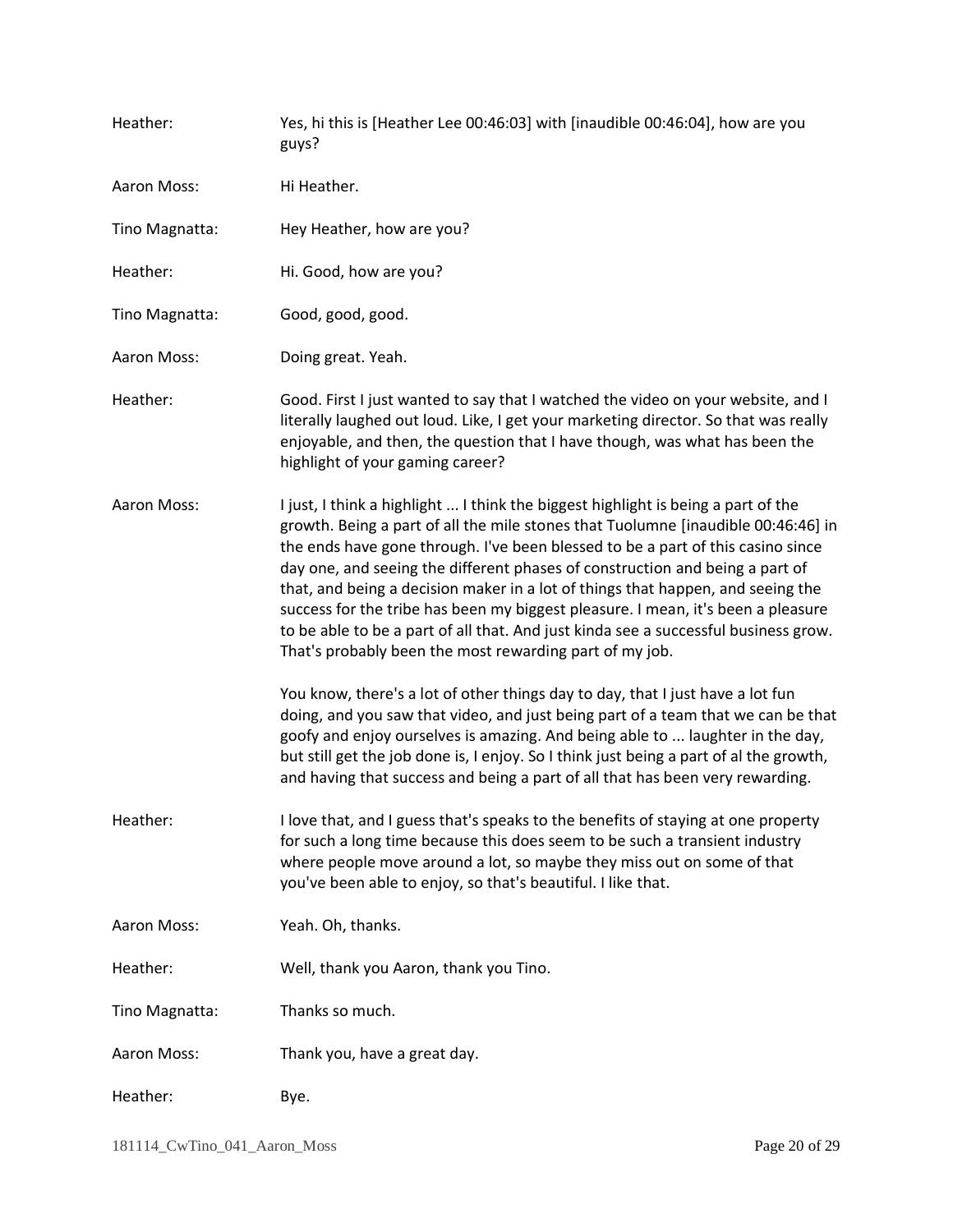| Tino Magnatta: | Thank you, have a good night.                                                                                                                                                                                                                                                                                                                                                                                                                                                                                                                                                                                                                                                                                                                                                                                                              |
|----------------|--------------------------------------------------------------------------------------------------------------------------------------------------------------------------------------------------------------------------------------------------------------------------------------------------------------------------------------------------------------------------------------------------------------------------------------------------------------------------------------------------------------------------------------------------------------------------------------------------------------------------------------------------------------------------------------------------------------------------------------------------------------------------------------------------------------------------------------------|
| Heather:       | You as well.                                                                                                                                                                                                                                                                                                                                                                                                                                                                                                                                                                                                                                                                                                                                                                                                                               |
| Tino Magnatta: | And Happy Thanksgiving.                                                                                                                                                                                                                                                                                                                                                                                                                                                                                                                                                                                                                                                                                                                                                                                                                    |
| Heather:       | Thank you.                                                                                                                                                                                                                                                                                                                                                                                                                                                                                                                                                                                                                                                                                                                                                                                                                                 |
| Tino Magnatta: | Coming up, tis the season.                                                                                                                                                                                                                                                                                                                                                                                                                                                                                                                                                                                                                                                                                                                                                                                                                 |
| Aaron Moss:    | Yes it is.                                                                                                                                                                                                                                                                                                                                                                                                                                                                                                                                                                                                                                                                                                                                                                                                                                 |
| Tino Magnatta: | All right.                                                                                                                                                                                                                                                                                                                                                                                                                                                                                                                                                                                                                                                                                                                                                                                                                                 |
| Aaron Moss:    | Ready or not, here it comes.                                                                                                                                                                                                                                                                                                                                                                                                                                                                                                                                                                                                                                                                                                                                                                                                               |
| Tino Magnatta: | [crosstalk 00:48:34]. You gotta get those turkeys. Get those turkeys.                                                                                                                                                                                                                                                                                                                                                                                                                                                                                                                                                                                                                                                                                                                                                                      |
|                | This is Tino Magnatta, do you have a question for Aaron Moss?                                                                                                                                                                                                                                                                                                                                                                                                                                                                                                                                                                                                                                                                                                                                                                              |
| Oz:            | Ah, okay, sorry it's 'cause I'm obviously I'm just on the headset so I can't hear<br>you back. Hi, my name's [Oz 00:48:49], thanks Tino.                                                                                                                                                                                                                                                                                                                                                                                                                                                                                                                                                                                                                                                                                                   |
| Tino Magnatta: | Hey Oz, how are you?                                                                                                                                                                                                                                                                                                                                                                                                                                                                                                                                                                                                                                                                                                                                                                                                                       |
| Aaron Moss:    | Hi.                                                                                                                                                                                                                                                                                                                                                                                                                                                                                                                                                                                                                                                                                                                                                                                                                                        |
| Oz:            | I'm good thanks. Hi Aaron, how are you?                                                                                                                                                                                                                                                                                                                                                                                                                                                                                                                                                                                                                                                                                                                                                                                                    |
| Aaron Moss:    | Good.                                                                                                                                                                                                                                                                                                                                                                                                                                                                                                                                                                                                                                                                                                                                                                                                                                      |
| Oz:            | This has been a great interview to listen to, and all the insights and everything<br>else has been really an eye opener, much appreciate, thank you for your time.                                                                                                                                                                                                                                                                                                                                                                                                                                                                                                                                                                                                                                                                         |
| Aaron Moss:    | Oh, thank you.                                                                                                                                                                                                                                                                                                                                                                                                                                                                                                                                                                                                                                                                                                                                                                                                                             |
| Oz:            | All right, so look, the question I wanted to ask you is really, it leans more<br>towards industry and where I am. I work for a media company and we've<br>expanded out here in the U.S., particularly with the [inaudible 00:49:18]<br>business. Again, where you've been with Black Oak from the ground up, regards<br>to the pending constitutional amendment, to legalize sports betting, what are<br>your views and opinions in terms of looking at adding a sports book if that were<br>the case and that were to come about. I'm sure that's a while away yeah, maybe<br>18 months, a couple of years. But in the first instance, would you look at it as<br>being a fit for the character and the personality of a casino you've been involved<br>in since it's inception? And then from that point, would you look at it as being, |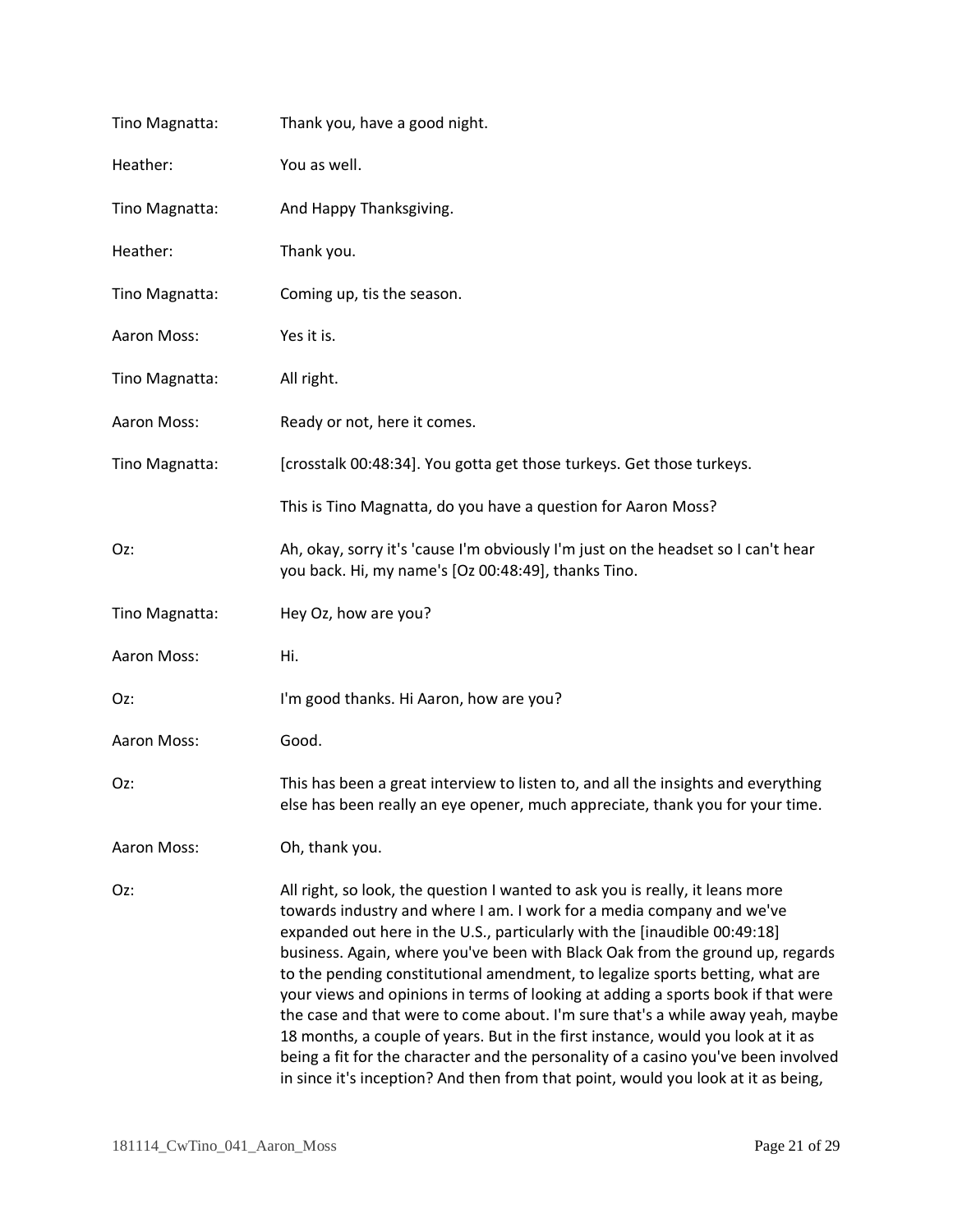|                | you know, envisaging it as a big, potential, and opening a new type of customer<br>into the casino for you?                                                                                                                                                                                                                                                                                                                                                                                                                                                                                                                                                                                                                                                                                                                                                                    |
|----------------|--------------------------------------------------------------------------------------------------------------------------------------------------------------------------------------------------------------------------------------------------------------------------------------------------------------------------------------------------------------------------------------------------------------------------------------------------------------------------------------------------------------------------------------------------------------------------------------------------------------------------------------------------------------------------------------------------------------------------------------------------------------------------------------------------------------------------------------------------------------------------------|
| Aaron Moss:    | Yeah, so that's a good question, 'cause that's the hot topic right now and that's<br>what everybody's looking at. And in California, who knows when they'll be<br>allowed legal in California. I mean, we're still waiting for internet poker, and you<br>know, everybody, all that. So we do expect two to five years, but we'll be ready<br>if it's sooner. I do think that there's a fit for it, on a  probably for us, maybe on<br>a smaller scale, you know not opening a big sports book. But just having the<br>availability of the additional amenity to what we already do. I think it falls<br>naturally with  we have a sport's restaurant, we have in our lounge, we have a<br>large screen television, we play all the sporting events, so I do think there's a bit<br>there.                                                                                     |
| Oz:            | Yeah.                                                                                                                                                                                                                                                                                                                                                                                                                                                                                                                                                                                                                                                                                                                                                                                                                                                                          |
| Aaron Moss:    | To what degree, we have to really kinda take a look at that and go, "All right, to<br>what type of sports betting business do we wanna be, and do we wanna go at<br>this small, do we wanna go at it a little larger," but I definitely think there's a bit<br>for us. And we're, I mean, we just went through a seminar yesterday, trying to<br>get a little bit more information and trying to get all the information necessary<br>to make the right decisions. Present to the tribe, and say, "Hey, what do we<br>wanna do. This is our recommendation." But I definitely think it's a fit for us, I<br>don't think we'll be big at it. I don't think there'll be a big change for us, but I do<br>think if it's having us another amenity that's draws guests here, has something<br>else for the,. Maybe something to pass the time while they're doing other<br>things. |
|                | But we are kind of a destination, so to have as much to do as possible would be<br>a benefit for us.                                                                                                                                                                                                                                                                                                                                                                                                                                                                                                                                                                                                                                                                                                                                                                           |
| Oz:            | There you go, that sounds great. Well, good luck. And again, it's been a pleasure<br>listening to you today, so thank you for your time and wishing you and Tino,<br>both of you a great Thanksgiving, as you've raised that Tino, so here's to a good<br>Thanksgiving to you both and your family.                                                                                                                                                                                                                                                                                                                                                                                                                                                                                                                                                                            |
| Aaron Moss:    | Happy Thanksgiving.                                                                                                                                                                                                                                                                                                                                                                                                                                                                                                                                                                                                                                                                                                                                                                                                                                                            |
| Tino Magnatta: | Thank you so much.                                                                                                                                                                                                                                                                                                                                                                                                                                                                                                                                                                                                                                                                                                                                                                                                                                                             |
| Oz:            | Thank you, sir. Take care. All right.                                                                                                                                                                                                                                                                                                                                                                                                                                                                                                                                                                                                                                                                                                                                                                                                                                          |
| Tino Magnatta: | Yeah, thank you.                                                                                                                                                                                                                                                                                                                                                                                                                                                                                                                                                                                                                                                                                                                                                                                                                                                               |
|                | [inaudible 00:52:25] a good question. Yeah, California's slow to the draw, that's<br>for sure.                                                                                                                                                                                                                                                                                                                                                                                                                                                                                                                                                                                                                                                                                                                                                                                 |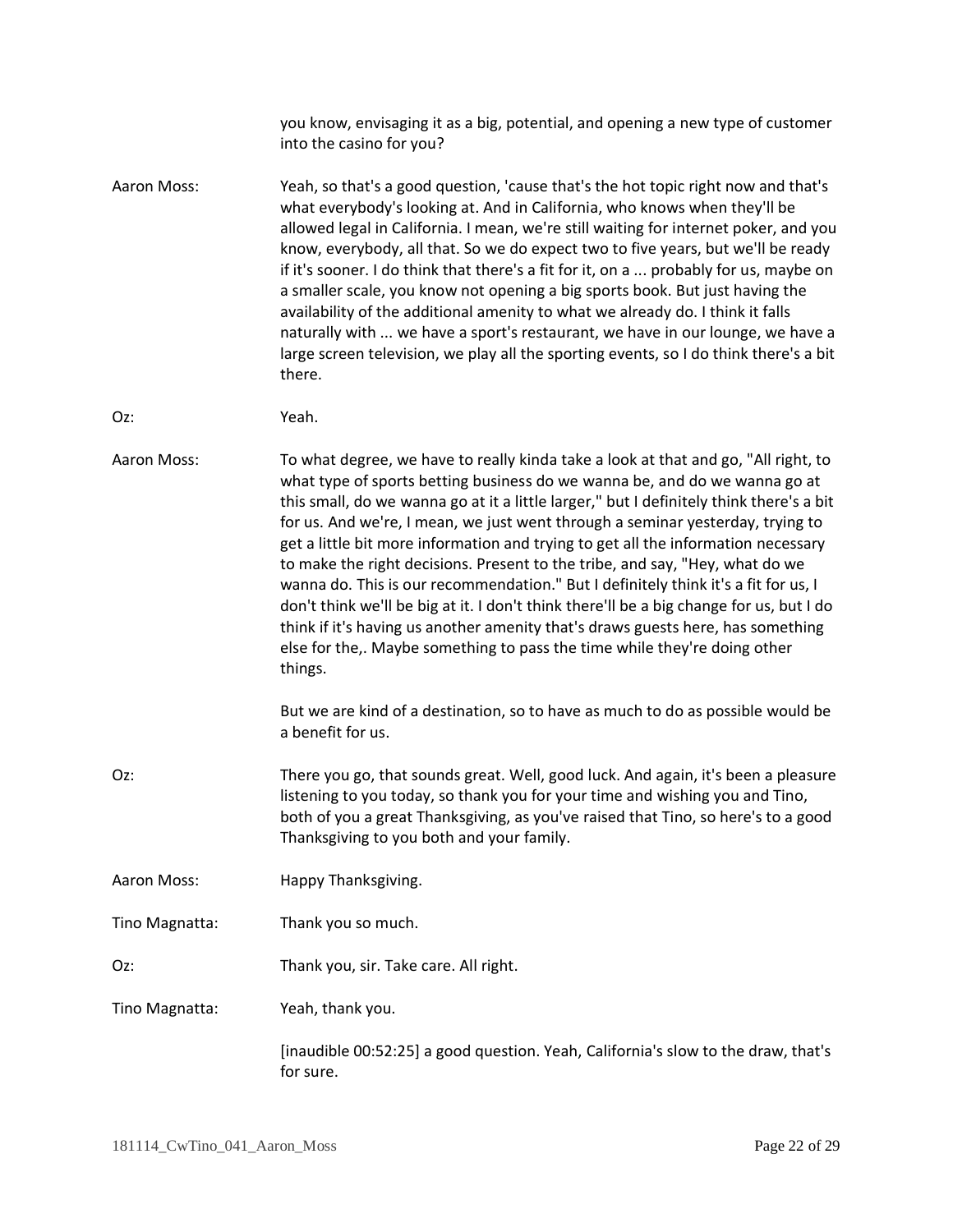| Aaron Moss:    | Yeah.                                                                                                                                                                                                                                                                                                                                                                                                                                                                                                                                                                                                                                                                                                                                                 |
|----------------|-------------------------------------------------------------------------------------------------------------------------------------------------------------------------------------------------------------------------------------------------------------------------------------------------------------------------------------------------------------------------------------------------------------------------------------------------------------------------------------------------------------------------------------------------------------------------------------------------------------------------------------------------------------------------------------------------------------------------------------------------------|
| Tino Magnatta: | No question about that. Yeah, they have been on most things. It's kinda like<br>[crosstalk 00:52:35] right.                                                                                                                                                                                                                                                                                                                                                                                                                                                                                                                                                                                                                                           |
| Aaron Moss:    | Yeah, nothing happens quickly, that's for sure.                                                                                                                                                                                                                                                                                                                                                                                                                                                                                                                                                                                                                                                                                                       |
| Tino Magnatta: | Yeah. [inaudible 00:52:42] we got a lot of people here. Let me just see                                                                                                                                                                                                                                                                                                                                                                                                                                                                                                                                                                                                                                                                               |
|                | Hello this is GT Radio, do you have a question for Aaron?                                                                                                                                                                                                                                                                                                                                                                                                                                                                                                                                                                                                                                                                                             |
| Randy:         | Good evening, how are you guys?                                                                                                                                                                                                                                                                                                                                                                                                                                                                                                                                                                                                                                                                                                                       |
| Aaron Moss:    | Good, how are you?                                                                                                                                                                                                                                                                                                                                                                                                                                                                                                                                                                                                                                                                                                                                    |
| Tino Magnatta: | Great.                                                                                                                                                                                                                                                                                                                                                                                                                                                                                                                                                                                                                                                                                                                                                |
| Randy:         | Outstanding, outstanding. This is Randy from Wisconsin, arctic Wisconsin, I<br>should say. I'll tell you, first off; Tino, I started listening to your things and found<br>them quite interesting. I continue to find them amazing, and Aaron, you got me<br>all fired up and if I wouldn't be retired you got me thinking I should get out of<br>retirement because you fire up the team, and your philosophies are incredible.                                                                                                                                                                                                                                                                                                                      |
| Aaron Moss:    | Oh, thank you Randy.                                                                                                                                                                                                                                                                                                                                                                                                                                                                                                                                                                                                                                                                                                                                  |
| Randy:         | First off, I also wanna thank you for your service.                                                                                                                                                                                                                                                                                                                                                                                                                                                                                                                                                                                                                                                                                                   |
| Aaron Moss:    | Oh, thank you.                                                                                                                                                                                                                                                                                                                                                                                                                                                                                                                                                                                                                                                                                                                                        |
| Tino Magnatta: | Oh that's great.                                                                                                                                                                                                                                                                                                                                                                                                                                                                                                                                                                                                                                                                                                                                      |
| Aaron Moss:    | Yeah, it's a good one.                                                                                                                                                                                                                                                                                                                                                                                                                                                                                                                                                                                                                                                                                                                                |
| Randy:         | It's an amazing thing to hear now, I'm on the board of directors for a memorial<br>in Wisconsin, for a veteran's memorial in Wisconsin, and I'm always touched<br>because you have the choice to not have to have done it. I mean, I served in the<br>navy but it was at a whole different time, I'm considerably older than you young<br>fellas. And, I think it's impressive that you made that commitment, which leads<br>to a question about something else. You have mentioned numerous times<br>about, and not in exactly these words, but in a parallel of these words, earning<br>it. You give people the opportunity to earn it, you educate them on how to earn<br>it, you show them how to. Is this something you've done your whole life? |
| Aaron Moss:    | Yeah, that's kind of a philosophy I've taken throughout my entire life whether<br>it's be  People around me, work with me, know I don't I like a handout, I like to<br>make sure that I'm deserving of what I'm getting. It's just, I think there's a lot<br>more  I think if you earn it and if you feel like, "Hey I worked hard for this, I got                                                                                                                                                                                                                                                                                                                                                                                                    |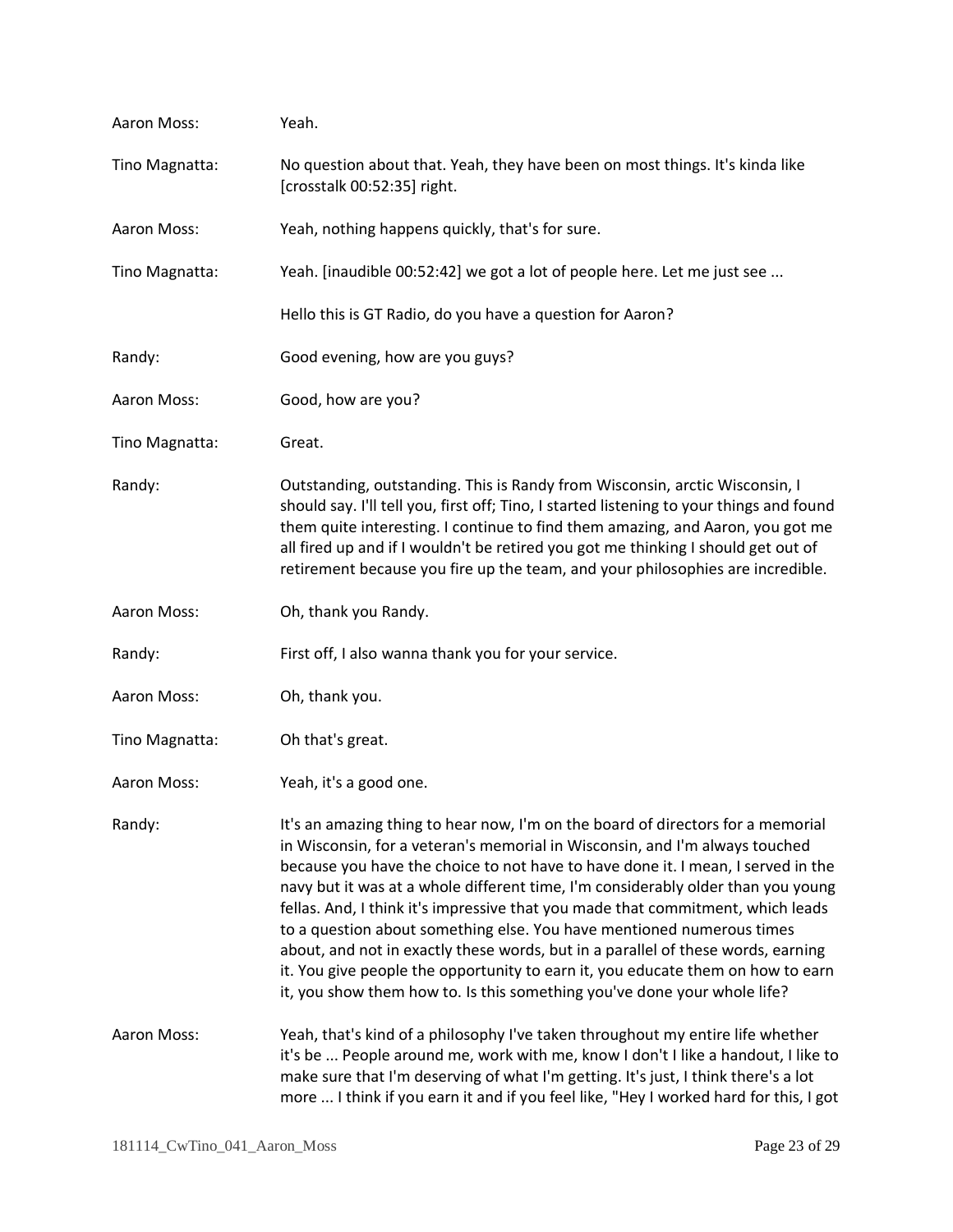|                | it," it feels a lot better than if somebody hands it to you. And I think, and if I<br>work hard for something, I work hard to get something, I'm gonna be better at it<br>because I worked really hard to get there. That's just a value of mine. I wanna<br>make sure that everything I get, everything I do, everything I provide for my<br>family is earned and I'm deserving of it. And so that's just kinda how I live my<br>life.                                                                                                                                                                                                                                                                          |
|----------------|------------------------------------------------------------------------------------------------------------------------------------------------------------------------------------------------------------------------------------------------------------------------------------------------------------------------------------------------------------------------------------------------------------------------------------------------------------------------------------------------------------------------------------------------------------------------------------------------------------------------------------------------------------------------------------------------------------------|
| Randy:         | That's so impressive because I think it's so easy to be intimidated by the future<br>as it's unknown, but you seem to have the confidence to go into it and as you're<br>talking about your climb, you prepare, you seem to listen and do it the right<br>way, which leads to my other question. You use the word 'they' quite often,<br>have you always been a good listener to other people? Or is this something you<br>learned you over time?                                                                                                                                                                                                                                                                |
| Aaron Moss:    | I can't say, well, I'm gonna be honest with you that I think  a lotta times you<br>have to learn how to be a good listener, and I can't say that I've always been<br>that way.                                                                                                                                                                                                                                                                                                                                                                                                                                                                                                                                   |
| Randy:         | Mm-hmm (affirmative).                                                                                                                                                                                                                                                                                                                                                                                                                                                                                                                                                                                                                                                                                            |
| Tino Magnatta: | Yup, I agree.                                                                                                                                                                                                                                                                                                                                                                                                                                                                                                                                                                                                                                                                                                    |
| Aaron Moss:    | But I try, and I try to be that way every single day, I try to be better at it. I'm<br>definitely not perfect at it, but I'll continue to be better and better, and I really<br>The philosophy here is we all work together, we make decisions together and<br>I'll take the responsibility for it, but we'll get to answer together. And then it's<br>my job to take responsibility for the failure of it, if it happens. And then I'll share<br>in the success if it does, if it's successful. And making sure that that person is<br>acknowledged for it. But I think it's important that you come to decisions<br>together, otherwise everybody just kinda looks for you to make every decision<br>for them. |
| Randy:         | That's a very, I think it's very impressive and when they're talking, they make a<br>commitment and it's their effort. And I think if you described, I feel it from you,<br>and I feel that you've had the opportunity and I think you're extremely<br>impressive and I know you've got a lot of other calls, but I wanna thank you for<br>taking the time to be on tonight. I learned so much and I hope some day to<br>meet you, in my rambling aimlessly across this country as I do on occasion.                                                                                                                                                                                                             |
| Aaron Moss:    | Well thank you, Randy. Thank you for your service, and go U.S. Navy huh.                                                                                                                                                                                                                                                                                                                                                                                                                                                                                                                                                                                                                                         |
| Randy:         | You got it. Go U.S. Navy.                                                                                                                                                                                                                                                                                                                                                                                                                                                                                                                                                                                                                                                                                        |
| Tino Magnatta: | Yeah.                                                                                                                                                                                                                                                                                                                                                                                                                                                                                                                                                                                                                                                                                                            |
| Aaron Moss:    | Yeah.                                                                                                                                                                                                                                                                                                                                                                                                                                                                                                                                                                                                                                                                                                            |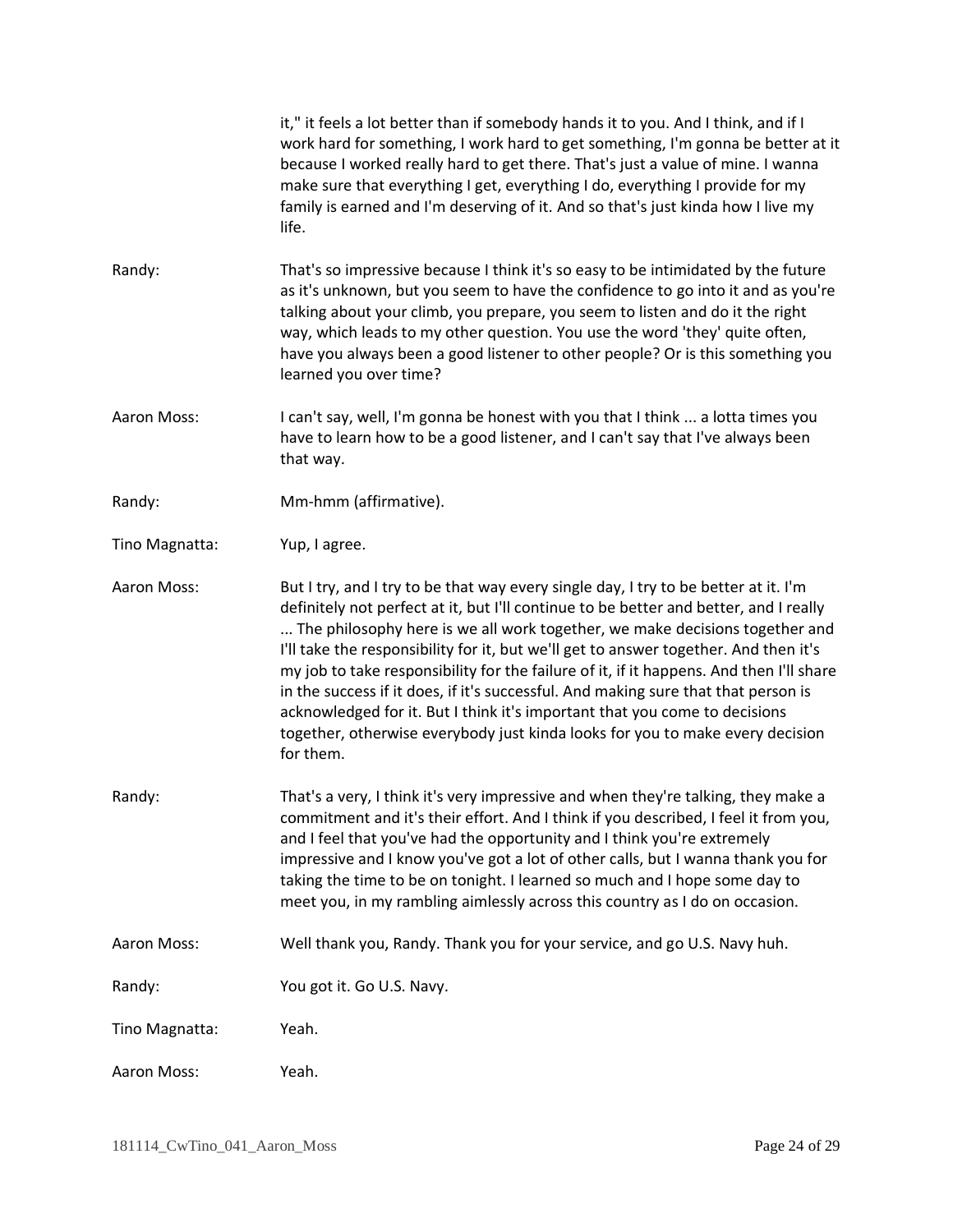| Randy:         | Take care.                                                                                                                                                                                                                                                                                                                                                                                                                                                                                                                                                                                                                                                                                                                                                                                                                                                                                                                                                                                                                                                                                                                                                                                                                          |
|----------------|-------------------------------------------------------------------------------------------------------------------------------------------------------------------------------------------------------------------------------------------------------------------------------------------------------------------------------------------------------------------------------------------------------------------------------------------------------------------------------------------------------------------------------------------------------------------------------------------------------------------------------------------------------------------------------------------------------------------------------------------------------------------------------------------------------------------------------------------------------------------------------------------------------------------------------------------------------------------------------------------------------------------------------------------------------------------------------------------------------------------------------------------------------------------------------------------------------------------------------------|
| Aaron Moss:    | Thanks Randy.                                                                                                                                                                                                                                                                                                                                                                                                                                                                                                                                                                                                                                                                                                                                                                                                                                                                                                                                                                                                                                                                                                                                                                                                                       |
| Tino Magnatta: | Take care, bye bye.                                                                                                                                                                                                                                                                                                                                                                                                                                                                                                                                                                                                                                                                                                                                                                                                                                                                                                                                                                                                                                                                                                                                                                                                                 |
| Randy:         | Bye.                                                                                                                                                                                                                                                                                                                                                                                                                                                                                                                                                                                                                                                                                                                                                                                                                                                                                                                                                                                                                                                                                                                                                                                                                                |
| Tino Magnatta: | Great questions.                                                                                                                                                                                                                                                                                                                                                                                                                                                                                                                                                                                                                                                                                                                                                                                                                                                                                                                                                                                                                                                                                                                                                                                                                    |
|                | Hello, this is GT Radio. You have a question for Aaron Moss?                                                                                                                                                                                                                                                                                                                                                                                                                                                                                                                                                                                                                                                                                                                                                                                                                                                                                                                                                                                                                                                                                                                                                                        |
| Mike:          | Aloha, this [Mike Kah 00:58:13], I know you're up in Washington, how's it going<br>Aaron?                                                                                                                                                                                                                                                                                                                                                                                                                                                                                                                                                                                                                                                                                                                                                                                                                                                                                                                                                                                                                                                                                                                                           |
| Aaron Moss:    | Good, how are you doing?                                                                                                                                                                                                                                                                                                                                                                                                                                                                                                                                                                                                                                                                                                                                                                                                                                                                                                                                                                                                                                                                                                                                                                                                            |
| Mike:          | Good, good! You know, you mentioned [inaudible 00:58:20] first off, I agree,<br>thank you for your service. I'm a navy brat myself so, I knew you picked the right<br>branch. That was a good one.                                                                                                                                                                                                                                                                                                                                                                                                                                                                                                                                                                                                                                                                                                                                                                                                                                                                                                                                                                                                                                  |
| Aaron Moss:    | Yeah, yes we did.                                                                                                                                                                                                                                                                                                                                                                                                                                                                                                                                                                                                                                                                                                                                                                                                                                                                                                                                                                                                                                                                                                                                                                                                                   |
| Mike:          | You know, you talked about some of the fundamental things I've heard<br>throughout my career, and being prepared, doing the work now as opposed to<br>when the job is available, and hitting on some very similar themes that go out<br>there. But you also talked about the competition that's coming up. So as<br>competition increases in your market, what do you do to identify the talent that<br>you currently have, and nurture them and develop them more. And then also<br>retain them, so they don't go to another property?                                                                                                                                                                                                                                                                                                                                                                                                                                                                                                                                                                                                                                                                                             |
| Aaron Moss:    | Yeah, so that is a big struggle for us right now. We live in a very rural area, so<br>housing is very limited, so it's real important that we keep our trained and<br>skilled, and people who believe in our culture here. That's very difficult. Now,<br>the only thing that I have to say is that we constantly have to do better and<br>better every day, because in today's great economy where things are  I<br>shouldn't say 'great' economy. A good economy, where people have choices<br>where they wanna go work, is we have to create, maintain and demonstrate<br>every day, a culture that is a good fit for people that wanna stay. Because<br>there's lots of opportunities out there, and there's a lotta opportunities in<br>places that people will be able to find housing, or maybe, you know, we're in the<br>foothills, and maybe there's no snow. So we're working on our strategies right<br>now, to try to keep and try to maintain as much as we can.<br>I think we do a fairly good job at it, but we do tend to lose people occasionally<br>to competition. And so, I think we gotta look at  What we do is we look at<br>each individual situation, and we ask them, "Why are you leaving? What's going |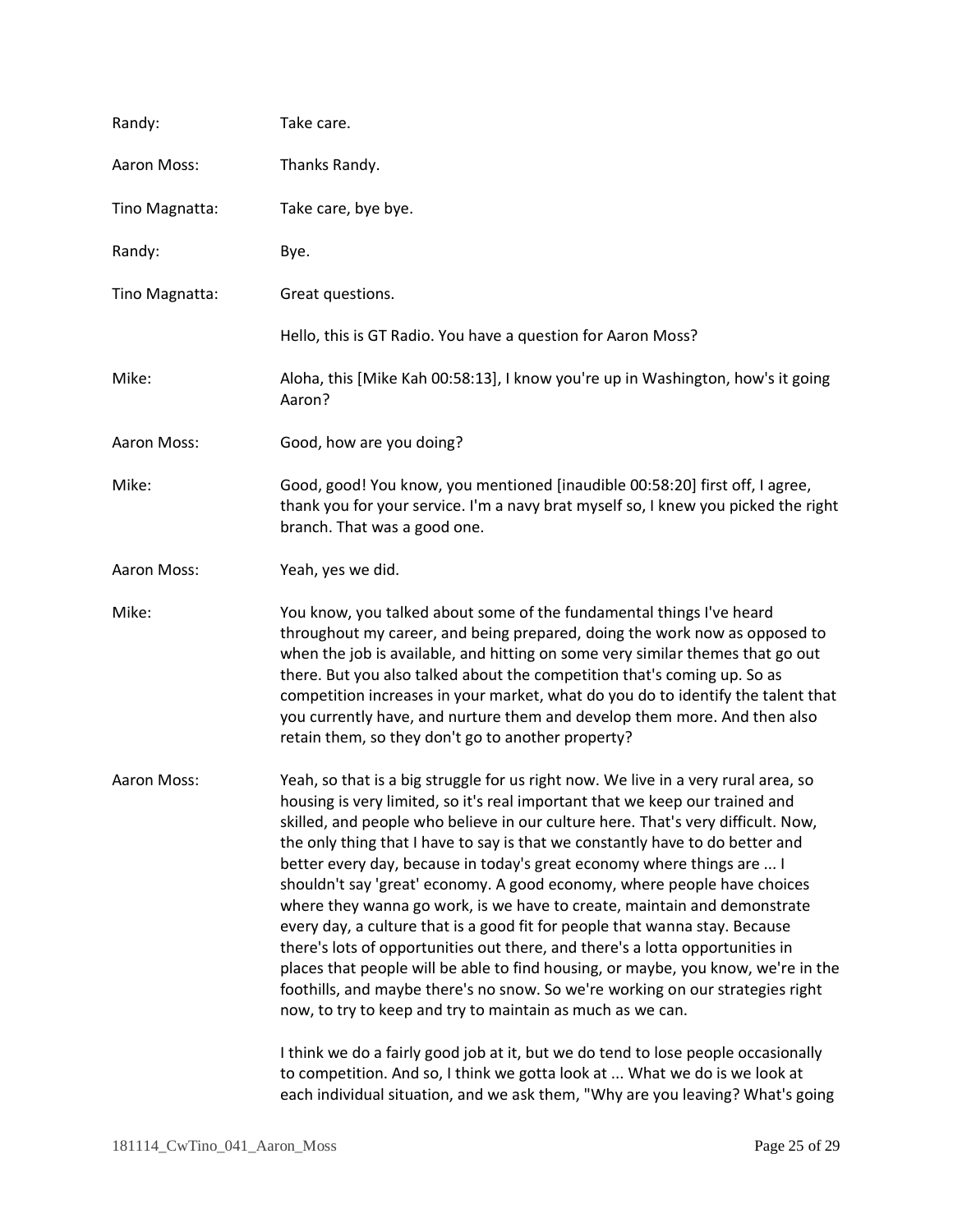|                | on? What are the opportunities?" Some things are, you can't unavoidable. You<br>know, moving closer to home, or, "I got a better opportunity." But we try to find<br>out from each one of these people that are leaving, why are you leaving and<br>what could we have done differently to keep you stay. And if we keep learning<br>from each one of those opportunities, then that's gonna put us in a better<br>strategic spot to maintain our trained, skilled and culturally fit staff, team<br>members, within this organization. |
|----------------|-----------------------------------------------------------------------------------------------------------------------------------------------------------------------------------------------------------------------------------------------------------------------------------------------------------------------------------------------------------------------------------------------------------------------------------------------------------------------------------------------------------------------------------------|
| Mike:          | That's great, that's great. Yeah I think the culture fit has always been extremely<br>important, you know obviously with the personalities as well. You're a man of<br>many goals, and you like to prepare for them, what's left on your list to finish<br>this year?                                                                                                                                                                                                                                                                   |
| Aaron Moss:    | Well, on the short-term, just meeting  we just finished on a work goal, we just<br>finished our first year of an outdoor concert series. So I'm working on the recap<br>of that, and working with our team here, I got a great team working on it, that's<br>going to set us up for year two. We're in a better spot to have more concerts of<br>a higher caliber, so we're working on that.                                                                                                                                            |
| Mike:          | That's great.                                                                                                                                                                                                                                                                                                                                                                                                                                                                                                                           |
| Aaron Moss:    | And then on the  Yeah. And then on the personal side, you know, you gotta<br>have that work-life balance, right? I got three more weeks, and I get to take my<br>lovely wife out for vacation. So, just the two of us are getting away. So those are<br>my goals.                                                                                                                                                                                                                                                                       |
| Mike:          | Good for you, that's awesome.                                                                                                                                                                                                                                                                                                                                                                                                                                                                                                           |
| Tino Magnatta: | Yep.                                                                                                                                                                                                                                                                                                                                                                                                                                                                                                                                    |
| Aaron Moss:    | Yeah.                                                                                                                                                                                                                                                                                                                                                                                                                                                                                                                                   |
| Mike:          | Well, thank you very much.                                                                                                                                                                                                                                                                                                                                                                                                                                                                                                              |
| Aaron Moss:    | Thank you.                                                                                                                                                                                                                                                                                                                                                                                                                                                                                                                              |
| Mike:          | And again, thank you for your service. Have a good one.                                                                                                                                                                                                                                                                                                                                                                                                                                                                                 |
| Aaron Moss:    | Thank you for yours, thank you very much.                                                                                                                                                                                                                                                                                                                                                                                                                                                                                               |
| Tino Magnatta: | Goodnight, thanks. Happy Thanksgiving.                                                                                                                                                                                                                                                                                                                                                                                                                                                                                                  |
|                | All right. I think there's time for one more, let me see what we got here.                                                                                                                                                                                                                                                                                                                                                                                                                                                              |
|                | Hello, this Tino Magnatta, do you have a question for Aaron Moss?                                                                                                                                                                                                                                                                                                                                                                                                                                                                       |
|                | Hello, can you hear us?                                                                                                                                                                                                                                                                                                                                                                                                                                                                                                                 |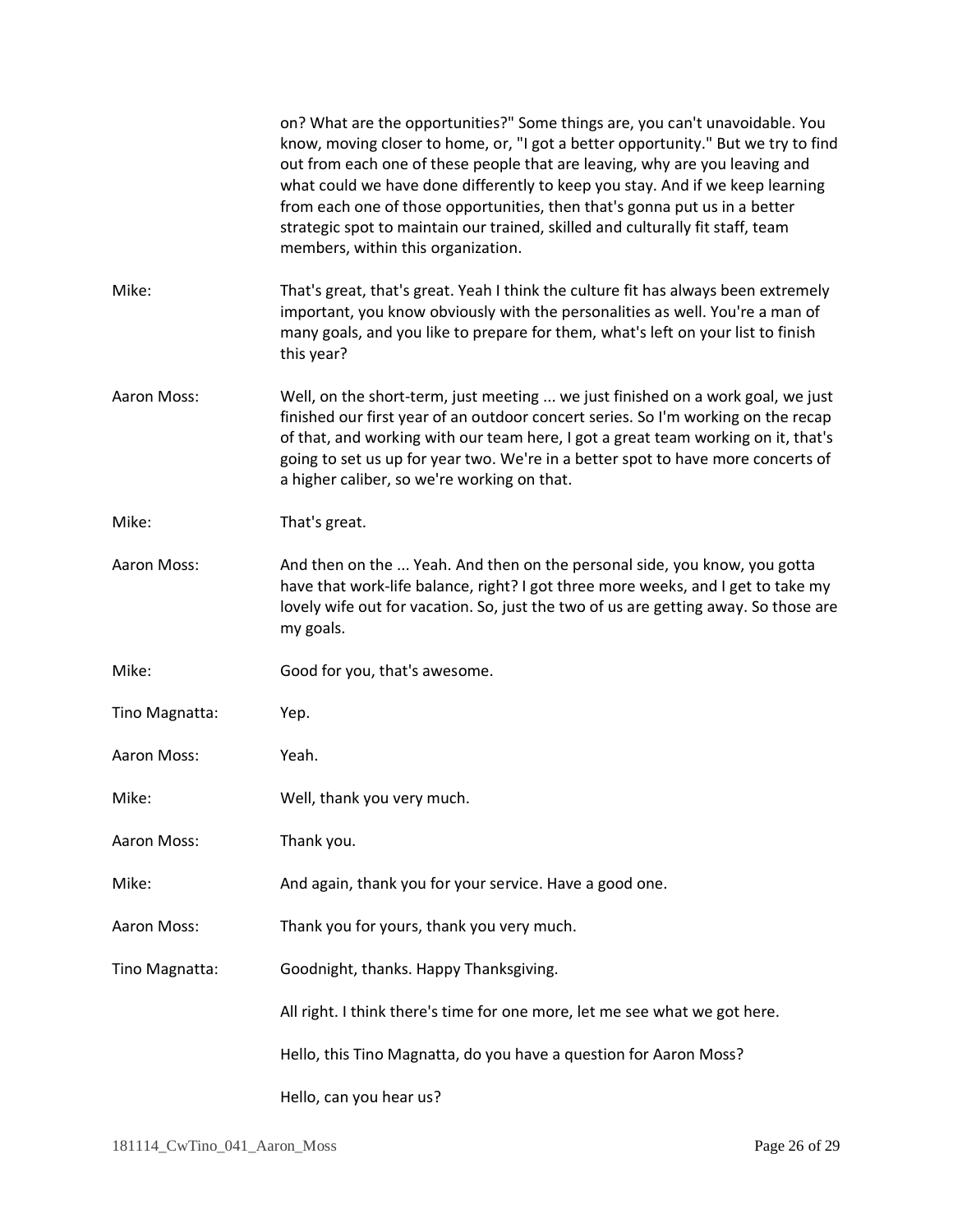| Michael:       | Hey  yeah, hey guys, sorry. I had you on mute. Hey, Michael [Gawson<br>01:02:42] from Catalyst Marketing, how are you?                                                                                                                                                                                                                                                                                                                                                                                                                                                                                                                                                                                                                                                                                                                                                                                                |
|----------------|-----------------------------------------------------------------------------------------------------------------------------------------------------------------------------------------------------------------------------------------------------------------------------------------------------------------------------------------------------------------------------------------------------------------------------------------------------------------------------------------------------------------------------------------------------------------------------------------------------------------------------------------------------------------------------------------------------------------------------------------------------------------------------------------------------------------------------------------------------------------------------------------------------------------------|
| Aaron Moss:    | Oh, hey, how you doing?                                                                                                                                                                                                                                                                                                                                                                                                                                                                                                                                                                                                                                                                                                                                                                                                                                                                                               |
| Michael:       | Good, good. Hey what  Just a question, and Aaron we've never met before, I<br>know you've worked with our team in the past. But pleasure to talk to you,<br>thanks for taking the time, got some great stories. I know  I've done an Iron<br>Man before, I know what it is to go and set up and have a plan for a couple of<br>years and, you know, have these physical task and physical things that, you<br>know, to put a carat out there to keep your short-term goals in line.                                                                                                                                                                                                                                                                                                                                                                                                                                   |
| Aaron Moss:    | Sure.                                                                                                                                                                                                                                                                                                                                                                                                                                                                                                                                                                                                                                                                                                                                                                                                                                                                                                                 |
| Michael:       | But with that said, this is more of a personal question for, I'm not gonna bug you<br>about the marketing side, but with those goals and with those things that you<br>set up, how do you go about building in short-term goals along the way, with<br>that long-term goal in mind? What's the strategy behind that when you're<br>chasing some of the bigger dreams?                                                                                                                                                                                                                                                                                                                                                                                                                                                                                                                                                 |
| Aaron Moss:    | Oh, yeah so, any of my team that's probably listening is gonna laugh at this<br>answer. But I am very, very well organized, and I'll write out a list of what I need<br>to do, when do I need to have it done by, how am I gonna measure that success.<br>And so if it's going for a climb to Mount Everest Base Camp, I'm writing down<br>like, "I'm hiking this many days a week. I'm going for this mileage. I'm going at<br>this altitude." And then I'm checking the boxes as I go along. And to keep me<br>honest and keep me on goal for those short-range goals, so that I know that<br>I'ma be successful at the end of it. So I mean, I'll write lists, I'll rewrite lists, I'll<br>write that list three times. My turned my ping pong table in my game room into<br>a staging area for my gear, for my trek. And I think passed like 30 times. Just to<br>make sure I got the right combination of stuff. |
| Tino Magnatta: | Yup, that's what it takes.                                                                                                                                                                                                                                                                                                                                                                                                                                                                                                                                                                                                                                                                                                                                                                                                                                                                                            |
| Aaron Moss:    | Yeah. I keep those goals of-                                                                                                                                                                                                                                                                                                                                                                                                                                                                                                                                                                                                                                                                                                                                                                                                                                                                                          |
| Tino Magnatta: | Nothing like [crosstalk 01:04:47].                                                                                                                                                                                                                                                                                                                                                                                                                                                                                                                                                                                                                                                                                                                                                                                                                                                                                    |
| Aaron Moss:    | Yeah, you gotta keep those goals in front of you, those every day, you know, if<br>you're planning something, you know this, if you're planning something two<br>years out, if you're gonna do an Iron Man, you're running 26.2 miles, well,<br>you're gonna need to run one mile before you run 26.2 miles. So you gotta plan<br>for that one mile first.                                                                                                                                                                                                                                                                                                                                                                                                                                                                                                                                                            |
| Tino Magnatta: | That's correct.                                                                                                                                                                                                                                                                                                                                                                                                                                                                                                                                                                                                                                                                                                                                                                                                                                                                                                       |
| Aaron Moss:    | Yeah.                                                                                                                                                                                                                                                                                                                                                                                                                                                                                                                                                                                                                                                                                                                                                                                                                                                                                                                 |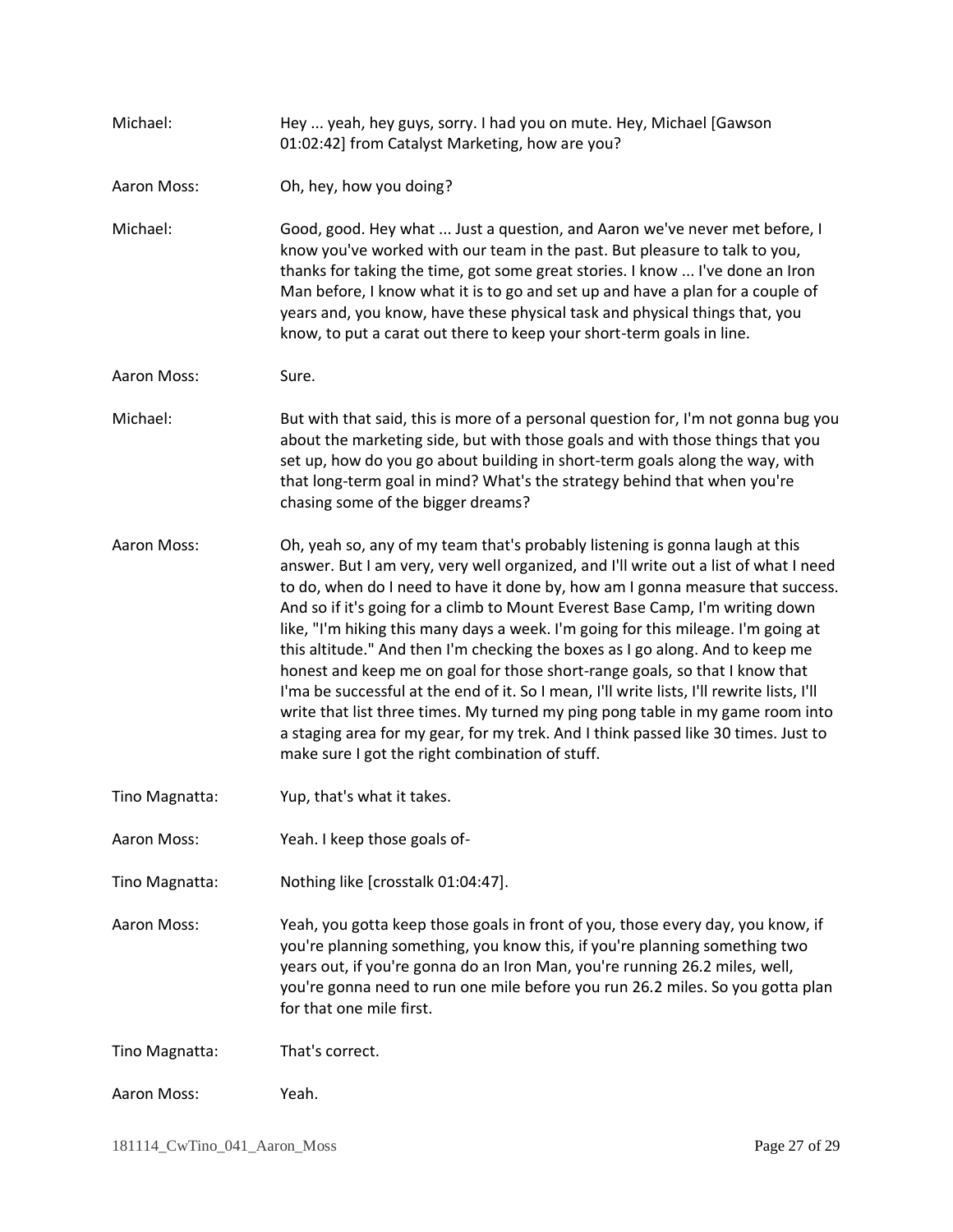| Michael:       | Yeah and it's a set up, I mean, it's correct. It's a set up of making sure that you're<br>at your goals, and I did it as a two year plan, it's really about six months of<br>intense work out, but I did it in a stepped, increment way that I knew that when<br>I was gonna be within that six month time frame, I was gonna be ready to take<br>that on, because it's almost like planning to plan. You have to put yourself into a<br>position that when's it's time to go, you're ready to go.                                                                           |
|----------------|------------------------------------------------------------------------------------------------------------------------------------------------------------------------------------------------------------------------------------------------------------------------------------------------------------------------------------------------------------------------------------------------------------------------------------------------------------------------------------------------------------------------------------------------------------------------------|
| Aaron Moss:    | Yeah.                                                                                                                                                                                                                                                                                                                                                                                                                                                                                                                                                                        |
| Michael:       | I appreciate the stories, and like everybody else said, thank you for your service,<br>and thanks for taking the time to talk to us tonight.                                                                                                                                                                                                                                                                                                                                                                                                                                 |
| Aaron Moss:    | Yeah, thank you very much. Have a great night.                                                                                                                                                                                                                                                                                                                                                                                                                                                                                                                               |
| Tino Magnatta: | Happy Thanksgiving, Mike.                                                                                                                                                                                                                                                                                                                                                                                                                                                                                                                                                    |
| Aaron Moss:    | Yeah. Happy Thanksgiving.                                                                                                                                                                                                                                                                                                                                                                                                                                                                                                                                                    |
| Michael:       | Yeah, Happy Thanksgiving, Tino. To both of you.                                                                                                                                                                                                                                                                                                                                                                                                                                                                                                                              |
| Tino Magnatta: | Aaron, fantastic show.                                                                                                                                                                                                                                                                                                                                                                                                                                                                                                                                                       |
| Aaron Moss:    | Yeah. Thank you. It was a pleasure.                                                                                                                                                                                                                                                                                                                                                                                                                                                                                                                                          |
| Tino Magnatta: | You are an incredible person, and I wanna have you back next year, late next<br>year some time. And I just really appreciate you coming on tonight and spending<br>the time, and sharing your stories.                                                                                                                                                                                                                                                                                                                                                                       |
| Aaron Moss:    | Yeah, thank you for the opportunity, Tino, it was a lotta fun.                                                                                                                                                                                                                                                                                                                                                                                                                                                                                                               |
| Tino Magnatta: | You have a good night, and Happy Thanksgiving.                                                                                                                                                                                                                                                                                                                                                                                                                                                                                                                               |
| Aaron Moss:    | Happy Thanksgiving to you and your family.                                                                                                                                                                                                                                                                                                                                                                                                                                                                                                                                   |
| Tino Magnatta: | Thanks buddy.                                                                                                                                                                                                                                                                                                                                                                                                                                                                                                                                                                |
| Aaron Moss:    | Have a good night. All right, man. Bye.                                                                                                                                                                                                                                                                                                                                                                                                                                                                                                                                      |
| Tino Magnatta: | Bye bye.                                                                                                                                                                                                                                                                                                                                                                                                                                                                                                                                                                     |
|                | All right, well that was absolutely fantastic. What a great guy, just a great guy.<br>We have  We're breaking over the Thanksgiving holidays, and November 26th,<br>at 5:30 PM, we have a very good friend of mine which I've worked with at<br>[Talaylope 01:06:42], his name is [Jan Eskew 01:06:44]. He's the CEO of Fort<br>Madison Enterprises, and this guy knows a lot about the hospitality business,<br>and about building hotels. And now he's the CEO the whole Fort Madison<br>Enterprises. It will be great, and Happy Thanksgiving, gobble gobble, turkey. And |